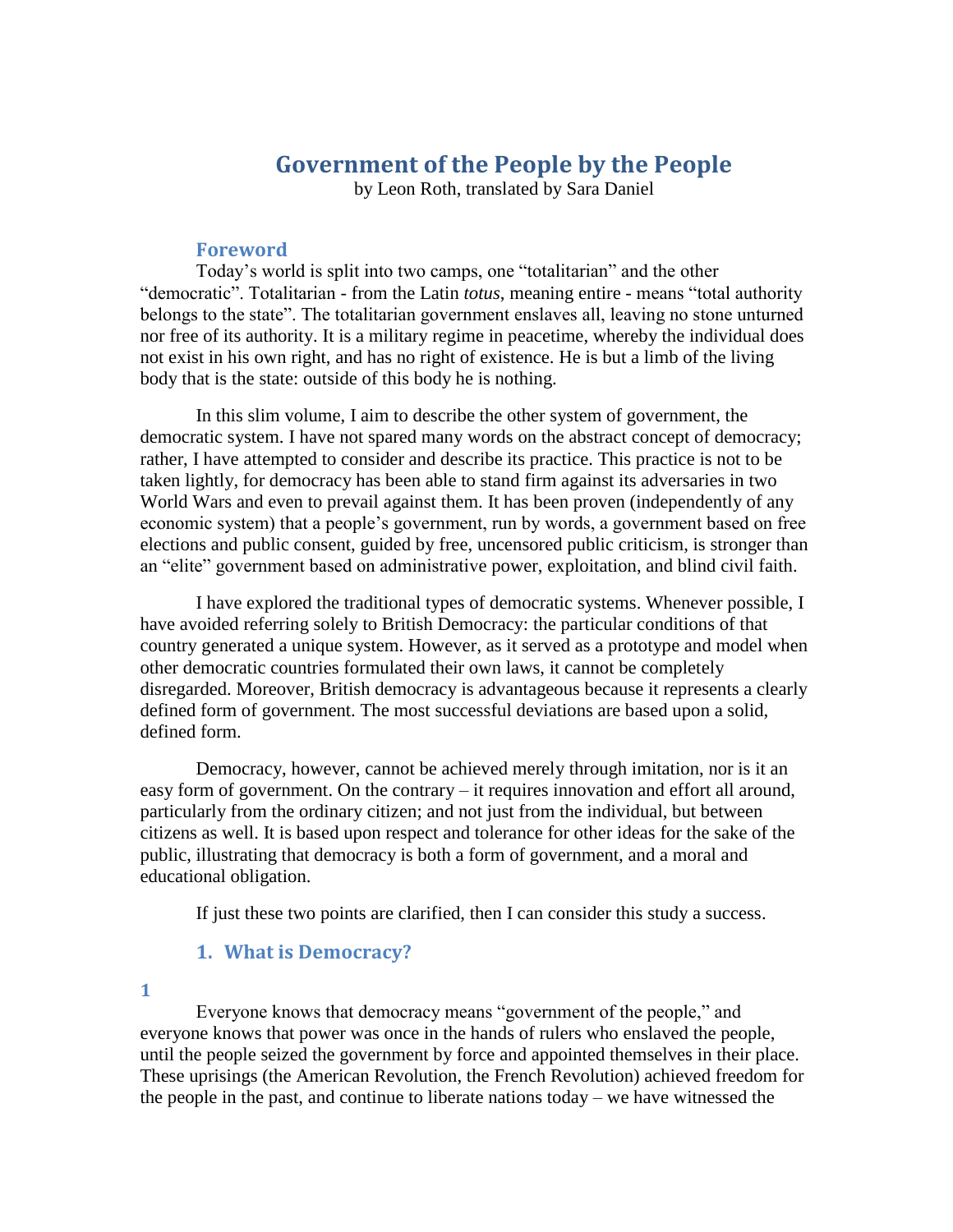Russian Revolution and various wars of independence across Europe in our own time. For democracy is a struggle for the rights of the people against their oppressors; the power of government in the hands of the people themselves.

This may be implied by the word democracy itself, which is derived from the Greek words "demos" and "kratos." The first means *people*, the second, *government*; demos-kratos means *government of the people*.

From a philological perspective, however, the word democracy contains no hint of liberty or freedom. Similarly, have revolutions past, and especially the revolutions and wars of our own time, necessarily resulted in liberty and freedom? Or, on the contrary, have they merely replaced misery with misery; substituted one kind of slavery for another?

### **2**

Rather than focusing upon the word itself, I will now explore its content. Democracy is not about *who* runs the government, but rather *how* the government is run. Democracy's management of public affairs is characterized by its use of persuasion rather than coercion. Democracy is government through speech.

While the term "government through speech" is borrowed from the opponents of democracy, who wield it in a derogatory sense, I consider it complimentary. It is to democracy's credit that it seeks a substitute for brute force, and while I am not fond of speech, I prefer it to brute force. If the name "government of speech" is not acceptable, however - and it is easily rejected - I will propose another: "government of law."

A "government of law" implies that without exception, both leaders and ordinary citizens bind themselves to one authority – an impersonal authority. Rather than be slaves to anyone's whim, all accept that common affairs must be settled according to neutral, explicit guidelines reached by public consent; the operative words being neutral, explicit, public and consent. Democratic regulations are predetermined; established by general authority; and therefore, they are essentially our own preferences, as we have, in one way or another, consented to them. When we follow these regulations, therefore, we are, to some extent, following our own preferences. When we fulfill what we have accepted upon ourselves, we are free; therein lies the freedom of democracy.

Speech (and not brute force), persuasion (and not bloodshed), law (and not arbitrary decree), consent (and not violence) – these are the fundamental ideas of democracy, and these constitute its ideology.

#### **3**

Democracy is not natural. It is artificial, processed – painstakingly processed by humankind. Everything man-made has an idea behind it, and democracy is no exception.

This idea is manifested in a system. We have mentioned that in theory, democracy seeks the management of public affairs through consent rather than coercion; through persuasion and solicitation rather than bloodshed. This is also true of its system. The democratic system is entirely geared towards public satisfaction and reaching consent through a standard procedure of law and dialogue.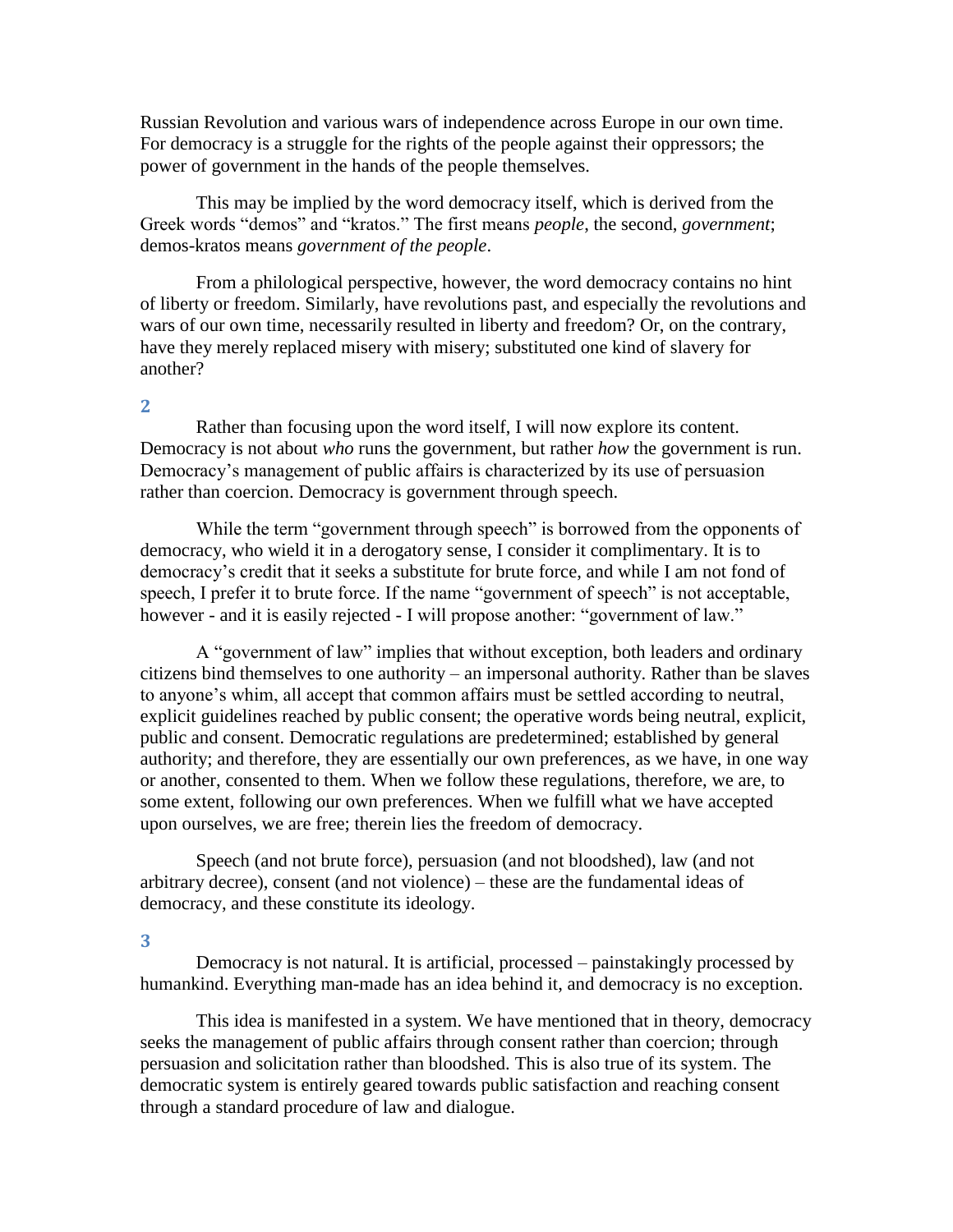The use of force is a sign of barbarity, and to wield it reflects upon its wielder. As it explicitly says in the Bible: "and he shall be a wild ass of a man, his hand against everyone, and everyone's hand against him."

The opposite of barbarity is culture. Culture, according to Plato, is defined as the victory of persuasion over force. Democracy attempts to transform barbarity into culture – this is a revolution of human nature, for by nature, we are wild.

Yet it is also within our nature to recognize our barbarity and strive for a life of culture. On a societal level, the democratic idea symbolizes and attempts to realize this noble aspiration.

### **4**

Democracy has not only idea and system, but purpose and mission. As of yet, it is unclear if this mission has been successful. What is clear is that hopes for human progress are pinned upon its success, and everyone is obligated to attempt to understand and realize its fulfillment.

## **2. The Democratic Regime**

### **1**

The concept of a democratic regime reminds me of an incident that occurred during Jerusalem's Mandate period. A meeting was held between the district governor and the delegates of an important agency: some complaints were expressed; some promises were made from their end – promises that were afterwards fulfilled to the letter, I might add. When we parted ways, the governor asked, "Why do they say that the government is not democratic? Aren't I always ready to receive you?" Indeed, we often approached him, and were always received, and he always did everything in his power to answer our claims. Yet this was not democracy, and it is worth considering why not.

To raise several questions:

- 1) The conversation was held between the governor and "important" people. Would the governor have received less important people as well?
- 2) Assuming that he would have also received "unimportant" people (that is, members of the general public), and even heard them out, would they have elected him as leader?
- 3) Assuming that he would have been elected, would any law have required him to account for his actions?
- 4) Assuming that he would have to account for his actions, would they be given to the people's consideration; and not only to consideration but to evaluation, either positive or negative; and if negative, would he be subject to penalization and the loss of his position?
- 5) Assuming he would be liable to lose his position as punishment for his actions, would there be an open, public legal procedure to settle the matter; or could this only be achieved through uprising and bloodshed?

If the answer to any of these questions is "no," then the regime in question is not democratic; and we would be obliged to answer that self-same governor (as they indeed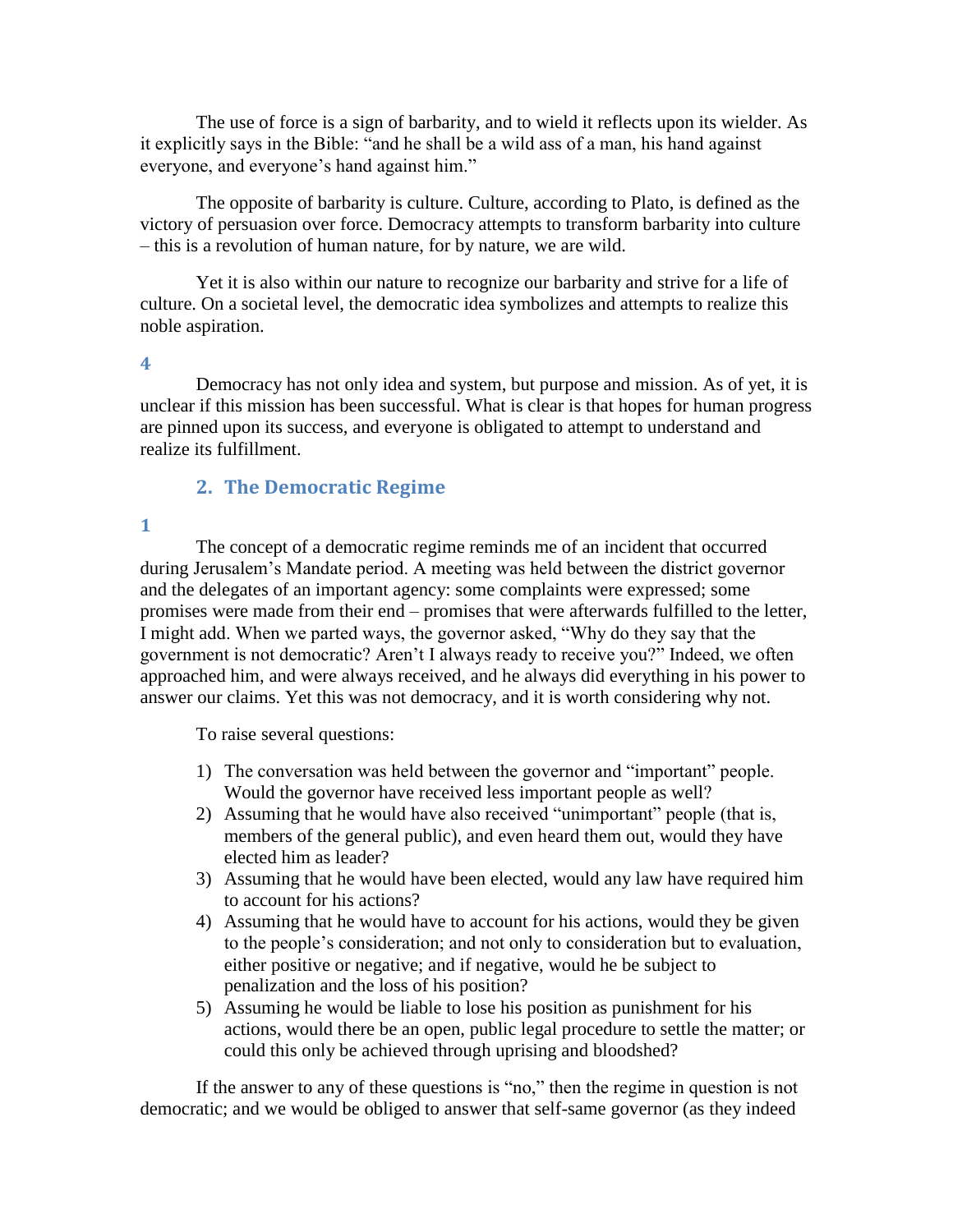answered him): "Your form of government may be good and effective, but it is by no means democratic." Democracy exists when the government is appointed, dismissed and replaced by the same system. This act, the act of transferal of government – transferal not by force, but by prearranged and publicized agreement – is the quintessential sign of democratic rule, and without it, there can be no mention of democracy at all.

#### **2**

This idea can be expressed through the word *responsibility*: a democratic ruler is *responsible* for his citizens. Firstly, the citizens choose the leader: the leader is not appointed from above, but elected. Nor do they choose him and wash their hands of the issue, as if he has been permanently elected. Rather, his position is constantly reconfirmed through the monitoring of his actions and verification that he continues to prove worthy.

Secondly, the task of the democratic leader is to fulfill the will of the citizens: "a true leader is not master of his subjects, but their slave." The democratic system is designed to determine the will of the public, and render it into instruction for the leader. Not every momentary whim, true – the democratic system requires that this will be properly formulated, through an accepted procedure.

Even a monarch may be considered a democratic leader (as is the case in England, Denmark, Holland and Scandinavian countries) when the monarchy is constitutionalized: that is, when he or she acts in accordance with the state laws; when certain obligations and rights apply to every citizen, including the king himself. The democratic ruler is subject to the law like any other citizen. This may pose theoretical and practical legal problems that are unique to the democratic system as a system of government. The solutions to these problems vary in success, but the concept is clear. What governs a democracy is not personal decrees issued by a ruler (however beneficial they are for the citizens). A democracy is governed by the law, which is the will of the people given clear, crystallized form.

#### **3**

This analysis of the nature of democracy can also be considered in relation to the roots of the word, "demos" and "kratos," meaning *government of the people*. The people essentially rule because they appoint their ruler; they give these leaders instructions regarding societal order in the form of explicit laws; and it is in their power to transfer leadership to another ruler if the first proves unsatisfactory. In large countries, this is achieved through a certain system, nowadays usually referred to as a "parliament." The citizens elect representatives, and these representatives constitute the government. The organization of the government is, in a sense, a two stage process. The first stage is the election of representatives by the citizens, and the second stage is the treatment of governmental problems by these representatives. Thus the government is responsible for the citizens, and the citizens are responsible for the legislation of laws and the election of the ruler, not directly but through intermediary bodies who mediate between citizens and government.

Thus, we can gradually piece together the structure of the traditional democratic system: on one side (in ascending order), citizens, elections, representatives, parliament,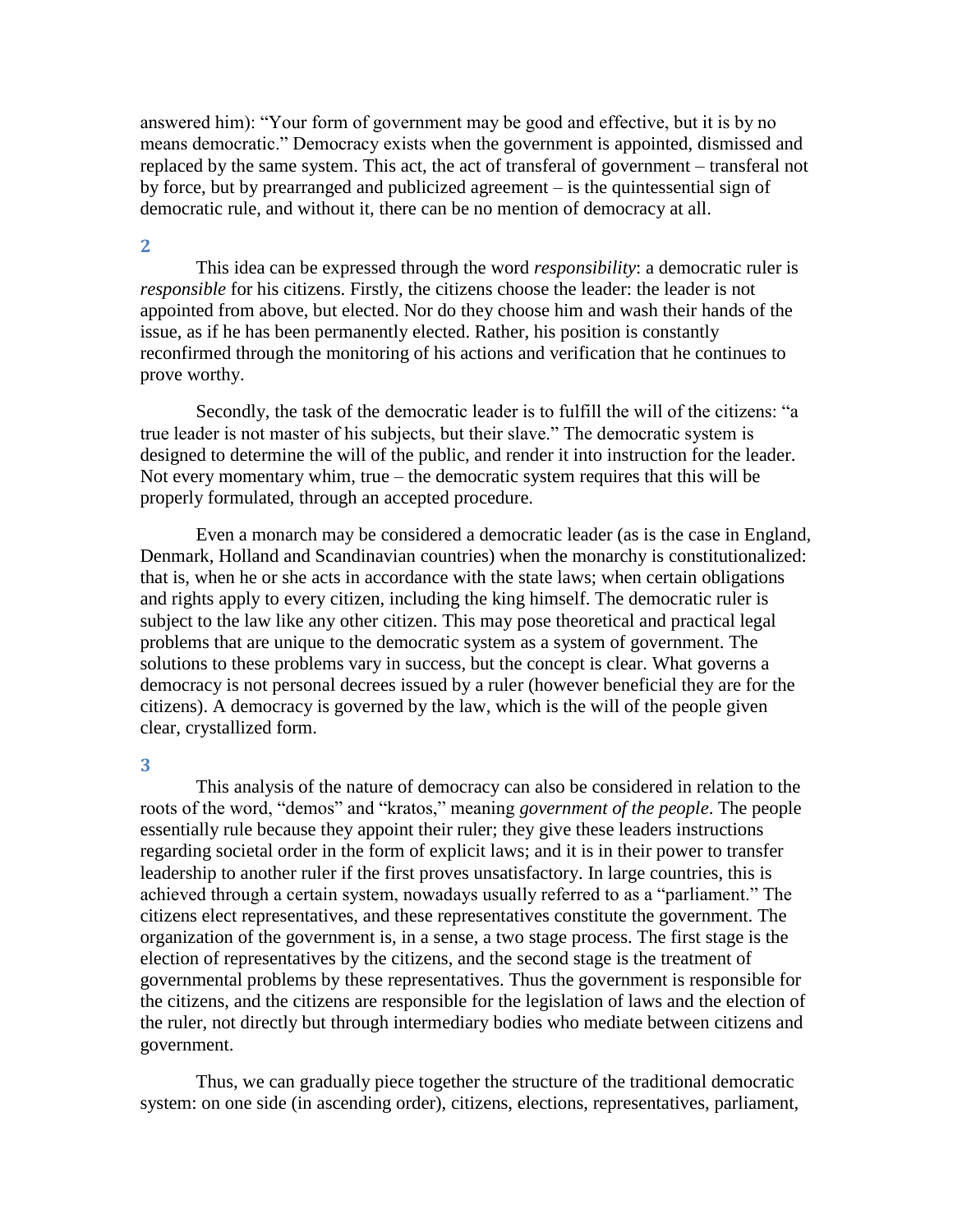laws that express the will of the citizens; on the other (in descending order), the executive system in all its detail, which fulfills the will of the citizens as expressed in their laws. The process effectively ends where it began, which is the citizen's responsibility for himself and to himself.

### **4**

This interconnected system suggests that the citizen and the representative should not be considered fully distinctive entities, and the government entirely separate from them both. Herein lies the novelty of the democratic system, which dictates that there is no government but self-government. To be precise, societal order is formed not of different powers but of a single power: the citizen himself. That self-same citizen – that Tom, Dick, or Harry – may be representative, legislator or ruler. He both elects and is elected, and as the elected, no position is barred from him, be it the highest and the most important.

This is not only true of modern democracy; this was also so in the democracy of ancient times. The Greeks said that the citizen "rules and is ruled by one another" - the same person may be ruler today and ordinary citizen tomorrow. There have been different methods of achieving this - in some countries, for example, the ruler was determined by lottery. Regardless of the method of execution, however, the objective itself is clear. Anyone may serve, and anyone may rise. As the famous American saying goes, there is a path for any citizen "from the hut to the White House." In the words of Napoleon: "Every soldier carries a marshal's baton in his pack."

The most basic definition of democracy is the "citizen government." This is not a rejection of the literal definition of "the people's government," but its translation into clearer, more specific language. For in contrast to the vague term "people," the citizen is a more definite entity: every permanent resident who is a legal member of the state. Democracy means that the ordinary citizen is responsible for government and takes an active part in it, as voter, representative, legislator, executor, for he or she is theoretically capable of reaching any position. A citizen of a democratic state "rules and is ruled by one another"; when he has displayed his strength (or lack thereof), he vacates his place, according to the law, for his friend and neighbor.

### **5**

This theory, however, might imply that governing is an easy task, appropriate for anyone. The truth is that the citizen does not actually govern; rather, he or she monitors the government and its activity. He is the Supreme Court before whom the government must appear and give account for its actions; he also determines their futures. And he can be counted among them, for they are his agents, not his masters. For public affairs are his own affairs, and he must take care of them, either himself or through others – but regardless of who sees to the actual task, it is ultimately his responsibility.

The final premise of democracy is the concept of individual responsibility. Each individual is endowed with human intelligence, and is capable of using this intelligence to run his affairs, public affairs among them.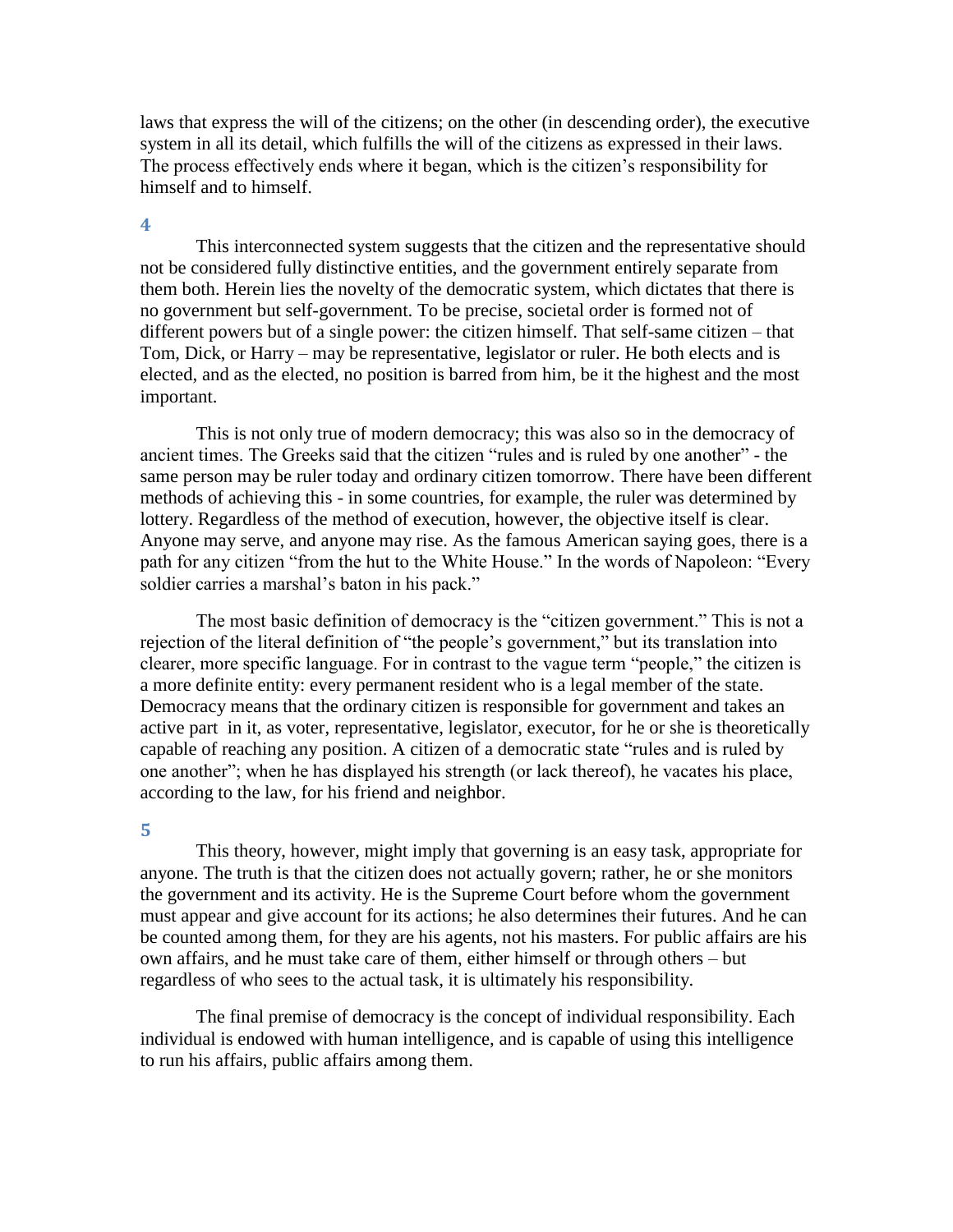The other side of the democratic coin, however, dictates that every individual has much to learn, and must be cultivated. Democracy sees itself as the main facilitator of this cultivation. In its eyes, the greatest blessing of self-government is that through it, a person acquires more education, more experience. A person exercises his capabilities when he takes on a public position, even the most minor. His horizons expand, his experience deepens, his character develops and becomes stronger.

Thus democracy, while valuing each individual, does not revere a person as he is; it strives to improve him by employing him in public service. From the days of Pericles until John Stuart Mills, there has been emphasis on the educational value of democracy. Democratic government is not merely citizen government in the sense of government by the citizen. It is also government for the citizen's sake, that is, for the sake of developing citizens and their humanity.

## **3. Democracy as Citizen Government**

#### **1**

Our basic premise is that there is no government but self-government, and therefore no ruler but the citizen himself. Each citizen manages his own private affairs; but as the public is not an abstract body but an aggregation of individual citizens, then public affairs also concern the individual citizen, and he must manage and resolve them as well. The question immediately arises: is he qualified to do so?

This doubt may be raised to different extents. An extreme variation of the question asks if the citizen is even qualified to run his own private affairs, let alone public matters, and concludes that even his own affairs should be governed by higher factors. In this case, the citizen does what is required of him by the government, which is a separate, higher body who imposes its own will upon the citizen. This view is far beyond the boundaries of democracy. While this approach can certainly be contested, this is not the place - we are now working on purely democratic grounds.

#### **2**

One might claim that even if someone is capable of managing his private affairs, this is so because he is closely involved with them, having acquired expertise through habit and study; and as failure results in personal loss, he is careful, prompt and successful in his dealings. This may not be the case with public matters, which are far removed from him. He might not fully grasp them in the first place, and he lacks the time to pursue them and study them; even if he has the time, he may not fully capable of understanding matters of government and economy.

This is an objection that democracy must not only be prepared, but is required to answer, and for which the traditional democratic system must provide a practical solution. This solution involves several fundamental concepts which are worth mentioning.

### **3**

Firstly, even if it is agreed that ordinary citizens lack the time or qualifications (or even the basic capability) to deal with public affairs, this does not mean that they are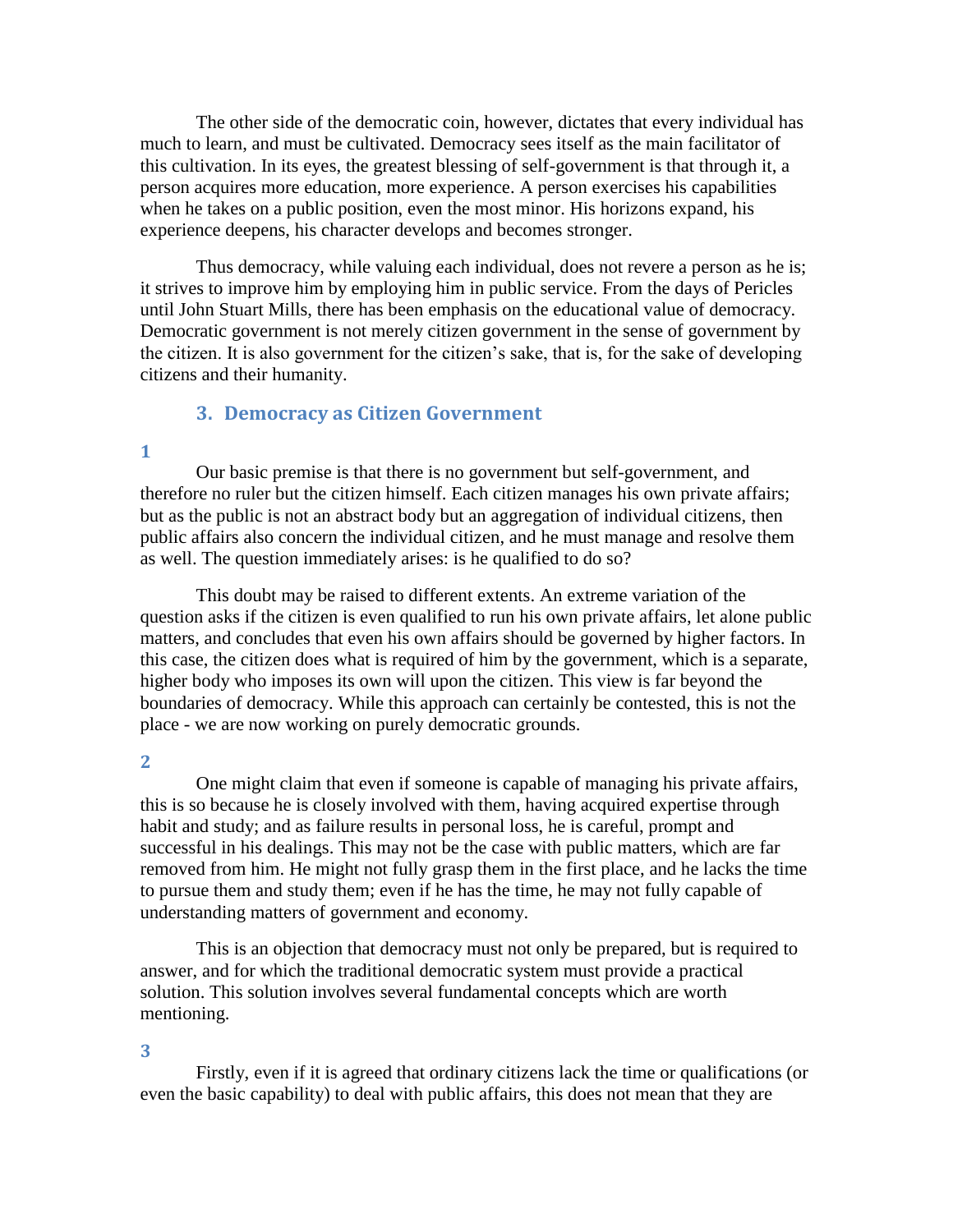unable to take any part in them. On the contrary, they have much to gain from such participation; whoever is not initially qualified may learn on the job, acquiring skills and experience.

Secondly, a distinction must be drawn between the executor and the supervisor of a task. Aristotle already noted that the guest will judge better of a feast than the cook, and in regard to public affairs, the ordinary citizen is equivalent to the guest. Public opinion has invaluable bearing on public affairs, even if they do not actively manage them. Nonetheless, the public is not familiar with the details, and is only aware (for example) that war is a nuisance, or that certain prices have risen drastically. Democracy welcomes these opinions, even if the public is unfamiliar with the scientific analysis behind the reasons and their solution; even if the ordinary person does not understand how to fix a problem, he understands that something must be fixed.

Moreover, it is incorrect to state that an ordinary person is incapable of understanding *how* the problem can be fixed. Sometimes, certain aspects require simplification, but the crux of the debate can always ultimately be boiled down, if not to a yes or no answer, then at the very least, to a "I think so" or "I don't think so." Accurate simplification is the main task of organizations referred to as parties, who explain the basic sides of an argument. They provide – or ought to provide – the ordinary person with necessary information concerning an issue, saving him the time and trouble of processing this information. With their help, he is equipped with the tools to participate in any argument that may arise, so that even the most plebian of plebians, the most layman of laymen, has what to grasp, and is able to formulate his own opinion.

It is misguided, however, to think that public affairs consist solely of "political" affairs. Anything that exceeds the narrow scope of individual life can be considered public, and most meta-personal affairs have little to do with "politics." Rather, they touch upon many different aspects of everyday life. Everyone has his own field of interest: some are interested in sport; others in chess; literature; gardening; music; horseracing; helping orphanages or other forms of charity. All these involve more than the individual, and therefore require partnership and organization. The same can be said of local authorities, schools, places of worship, unions – whenever more than one person is involved, debates, disputes and tensions are liable to arise, and must be resolved. Participation in any such public establishment instructs and indoctrinates layman and expert alike, rendering absurd the claim that the layman is unable to participate in public affairs. On the contrary – there are very few who take no part. Public activity and public influence operates everywhere. Even the act of buying a newspaper is a public action in a sense, as is sending a child to school or selecting a profession.

A further matter, particularly relevant today, concerns individual responsibility. If I am not for myself, who is for me? If ordinary citizens neglect public affairs, and cease to take responsibility, they will be seized by anyone who desires to do so: the result being either anarchy or enslavement.

Finally, burying one's head in the sand, washing one's hands of this inconvenience and leaving the politicians to their business, is not acceptable – politics has never been inextricable from one's private life. The previous generation learned the hard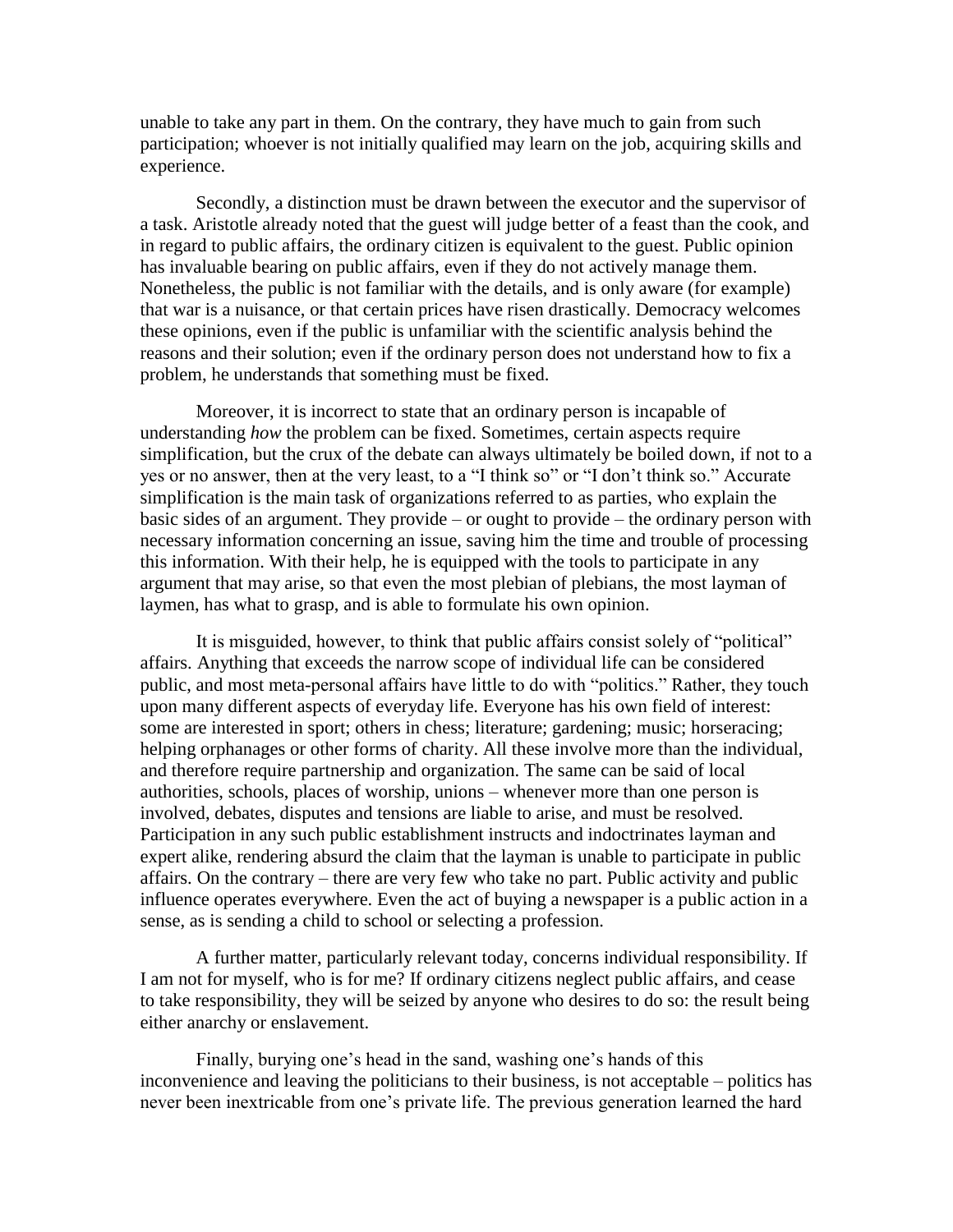way that politics, both national and international, affect everyone, and there is no proper individual existence if politics are left unmonitored. There is no greater danger in this field than the fallacy of 'leaving it to the experts." In our generation, it is crucial that experts are not privileged over laymen in public affairs. We have witnessed the results of "too much expertise" with our own eyes – it is time to put the ordinary intellect of the ordinary citizen to the test.

#### **4**

We must tread carefully, however, and the key to caution is the system of proper representation. The representative, as we shall see, is not a ruler. Ultimately, the government remains in the hands of the public. But representatives rule in the name of the public, and on the public's behalf, and are subject to the public's authority. This authority is exercised through the system of parliament, which we will now address.

## **4. Democracy as a Regime of Consent**

### **1**

The citizen is most painfully aware that he or she must pay taxes. When the tax collector comes to call, the citizen reaches into his pockets with a sigh; this has been true since the ancient days of Egypt, Assyria and Babylon, and will probably be true until the end of time, for even the most advanced of governments must finance the needs of the public, and this financing, to some degree, necessarily entails taxation.

In the democratic system, however, there is a crucial difference: while the citizen is required to pay taxes, as in every other system of government, the democratic citizen only pays if he consents to do so.

It is a historical fact that this consent resulted in the traditional democratic system, as the king convened the "representatives" of the people to receive their district's consent for additional taxation.

In those days, however, there was no democracy to speak of. The "people" did not "rule"; but the king's act displayed recognition (albeit vague) that the real power lay in their hands. As expressed in Edward I's summons to Parliament in England (1295): "what affects all, by all should be approved." This principle was fully realized in all its practical importance in the establishment of the British Commonwealth in the seventeenth century and during the American Revolution a century later, because it was the attempt to levy taxes without parliamentary consent that led to the downfall of King Charles I, and the conflict surrounding stamp duty which resulted in the Revolution and establishment of the United States. Meanwhile, the "Glorious Revolution" of 1688, a collaboration of the people with Dutch William III, resulted in his appointment as king, on the condition of the establishment of the Bill of Rights: this greatly restricted the king's power, including the right to levy taxes without parliamentary consent. Not only did the people consent to his appointment; they played an active role, inviting him to rule under certain conditions. The Bill of Rights enslaved William III to the law in his lifetime, just as the law enslaved King Charles I through his death.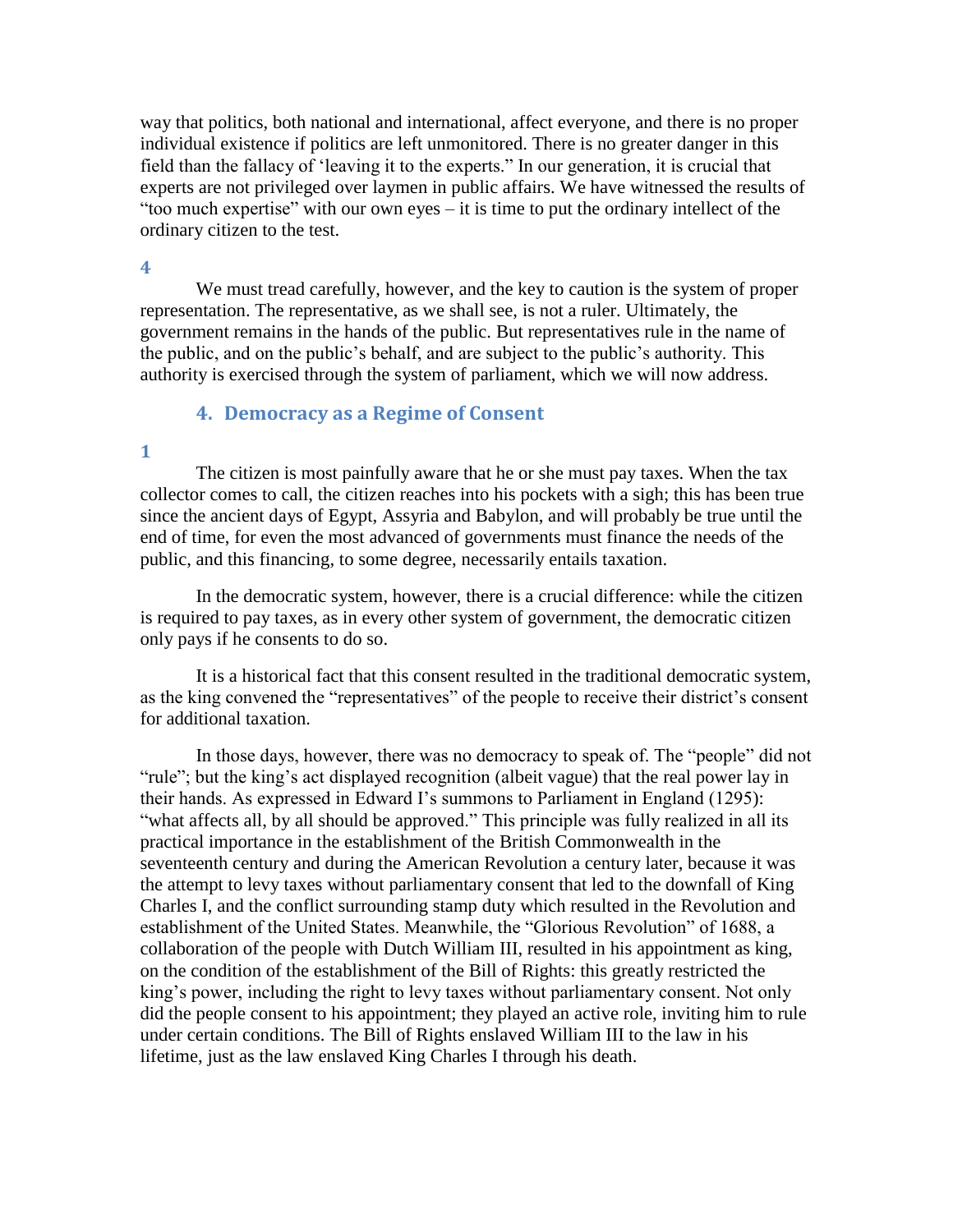## **2**

The slogan of the American governmental revolution, however, was not "No taxation without the consent of taxpayers," but "No taxation without representation." The people were only willing to pay taxes if granted the right of "representation" – of participation in governmental decisions.

There is obvious disparity between ancient democracy and modern democracy. The former was "direct"; ours is "indirect." Nowadays, the people does not deal with governmental details. Rather, it appoints representatives to do so, and monitors their actions.

In what is referred to as the representative system, citizens vote amongst themselves for people who reflect their own voices, and these representatives deal with the needs of the public on their behalf.

There are different opinions regarding the merit of this system. Some dismiss it, claiming that only direct democracy is true democracy. This view was held by Rousseau, who perceived the small republics of Switzerland (particularly those of his hometown Geneva) as the prototype and the only acceptable form of government, and there is no doubt that the representative system allows the individual the opportunity to evade his public duties. However, unless a general revolution concerning human welfare at large takes place, it is highly improbable that direct democracy will ever become a reality, and Rousseau and his followers forget that direct democracy has its own disadvantages. In any case, the system we follow is the system of representation, and we must understand it.

## **3**

Having said that the people vote for those who faithfully represent their own views to deal with public affairs, we immediately face a problem. After all, we vote not for individuals but for parties!

And indeed, in our current voting system, the citizens ask not who a person is, but which party he belongs to, thereby giving their vote not to a person, but to a party.

However, it must be noted that this is neither mandatory, nor universal. Rather, it is a later development, practiced to different extents in different places. In some countries (including here), there are no individual elections. The voter is presented with lists of parties, and he must choose not between people but between parties, while the party selects its own representatives. In contrast, in other countries, the personal aspect occupies an important place. Firstly, the choice is made between people: the selection is regional, not national, and the citizen votes for a particular person. Moreover, there may be personal acquaintance between the voters and the different candidates, which often leads to actual personal approval (or the opposite). This system results in the selection of a representative appointed over the welfare of his region, and even if he is concerned with the welfare of the entire people, his own region will always be the first object of concern and expertise. Therefore, even if his party affiliation is important, the personality of the representative himself cannot be overlooked. While he represents certain opinions of a certain party, it cannot strictly be said that the party represents him. This system also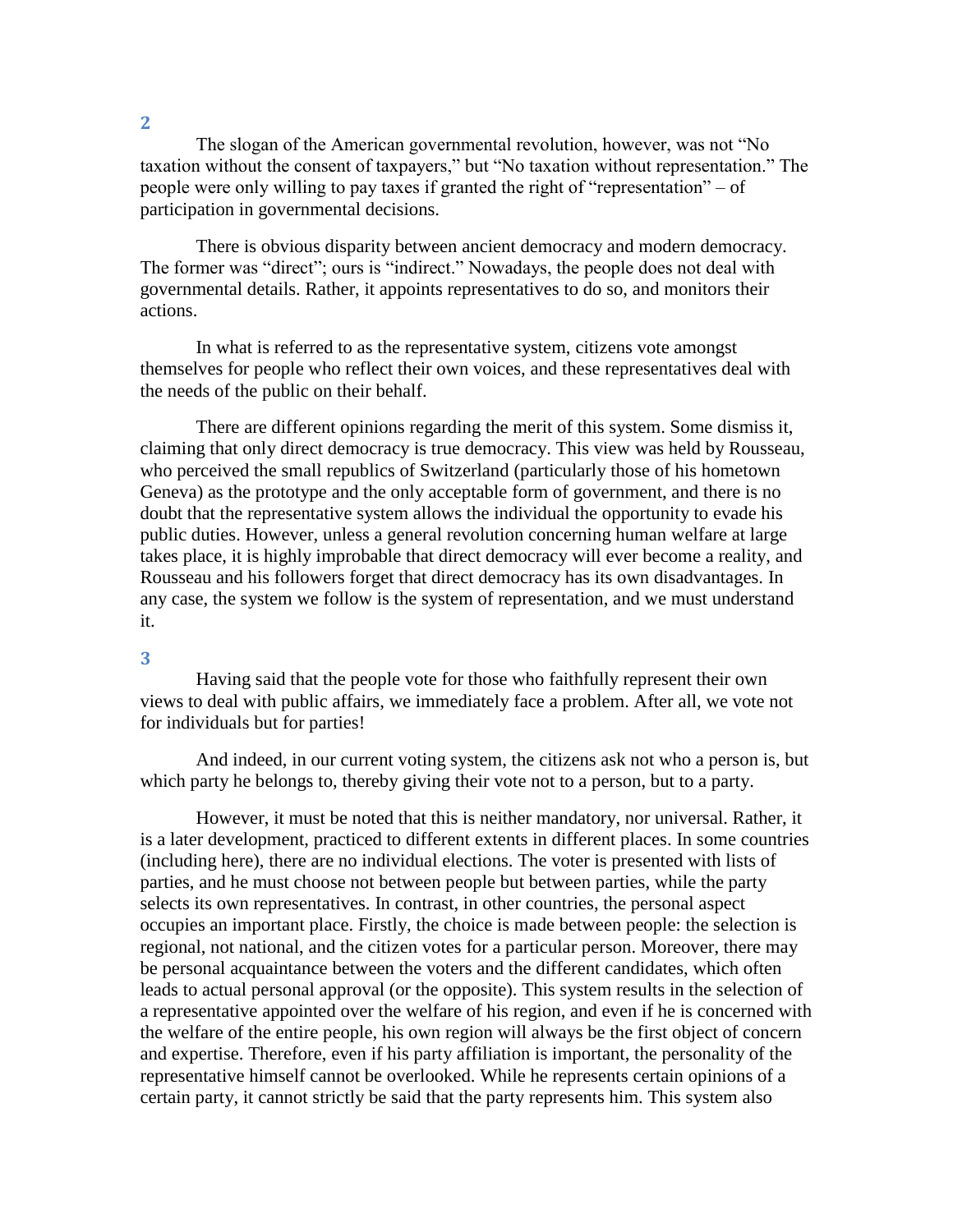accommodates individuals who refuse to walk the beaten path, who represent their own views, and who are not aided by, nor affiliated with, others. If elected, they may be especially effective because their views and approaches may be unique and innovative, and they are not subject to the conditions or interests of anyone else.

### **4**

Temporarily leaving the problems of the party system and the election system aside, let us return to the issue of consent. Having said that the democratic regime is based on consent between citizens, and this consent upon the parliamentary system of the democratic regime, one might ask: "Where, exactly, is the consent here? While we were more or less free to choose our representatives, we then became enslaved. Can a person possibly agree in advance to everything that will ever be decided in parliament, when he initially takes such a minor role in its establishment?"

Let's consider an extreme example. A citizen commits a crime and is punished. Can it be said that he agreed to his punishment?

If the regime is truly democratic, the answer is, essentially, yes. The criminal consented to his punishment. He voiced his opinion in the elections for representatives, and his representatives took part in legislation. He himself was permitted to stir public opinion against the proposition, and in democratic regimes, public opinion has tremendous bearing.

But if he had these legal measures at his disposal and used them and failed nonetheless, then being a member of the public, he must desist. His very use of legal means of protest implies that he accepts government law, which includes the institute of punishment: one is included within the other. Like any business, there is potential profit and loss: one might be successful, and profit; or fail, and suffer loss. It may seem that the individual citizen's legislatory role is minor, but it is nonetheless significant and nonnegligible, and cannot be reduced to merely voting in the elections; he may be an active participant at any stage of the ongoing public debate.

This concept is given acute expression in the well-known paradox cited by Rousseau. The word "freedom" was inscribed upon the labor ships of Venice, as if the toil of the citizens who served upon them found freedom in their exertion. Herein lies punishment – severe punishment – yet even so, freedom. In a free system, the lawbreakers effectively consented to their punishment when they broke the law, so that in their punishment, they are effectively executing their own will. Whoever does so is a free person, even if in doing so he toils like a slave, paying for his transgressions with hard labor!

## **5**

I have said that herein lies a paradox. Political "freedom" may be manifested as bondage. It is, however, a unique form of bondage - not to any person but to the law, and the law is instituted by public consent after different opinions have been raised, discussed, and resolved. In this concept lies the iron backbone of the democratic system. The law does not oppose freedom, but determines its character and mode; it is, effectively, its interpretation.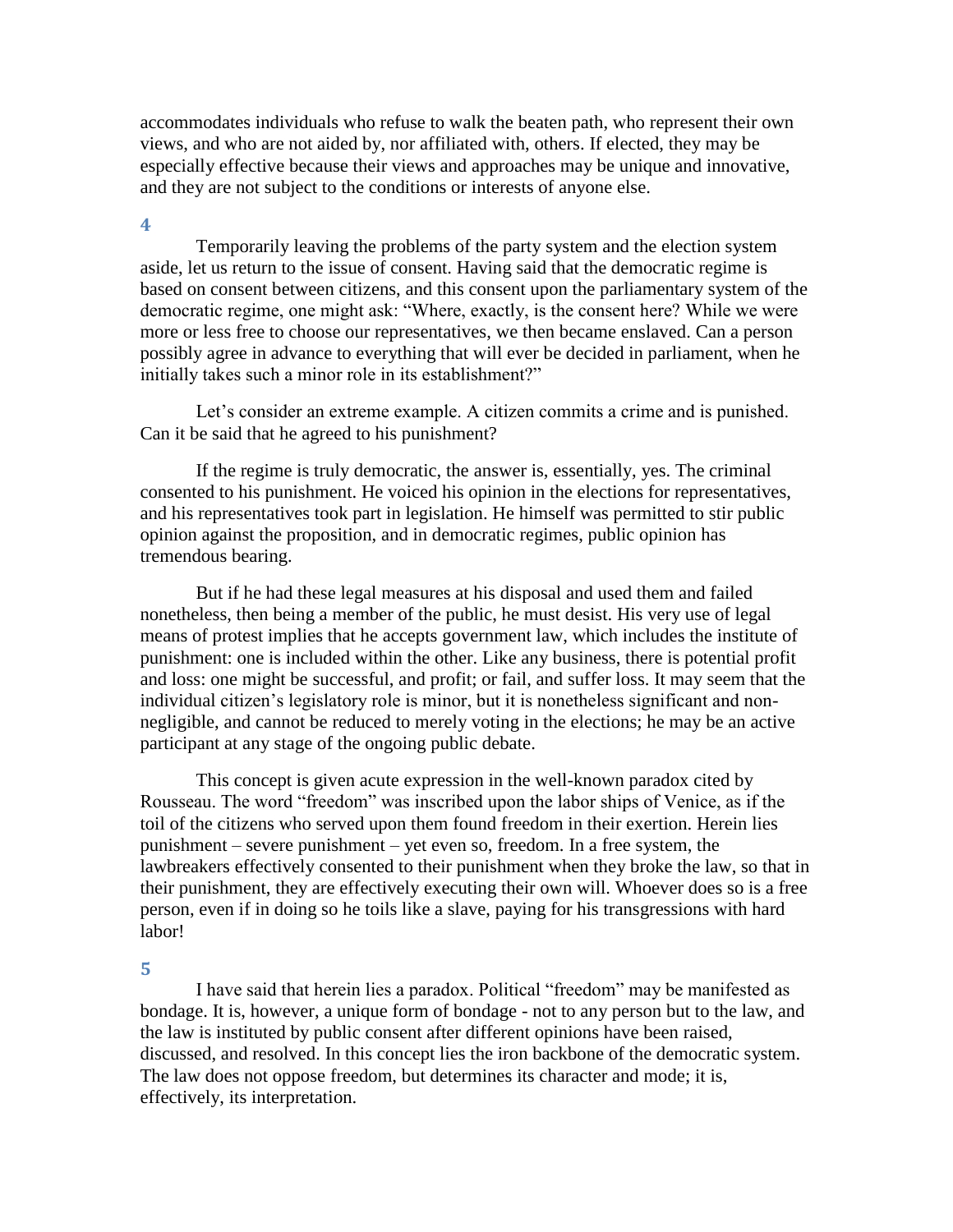## **5. Parties and Minorities in Democracy**

**1**

Let us return to the issue of parties, whose very existence is an expression of the nature of democracy.

The purpose of democracy, as we mentioned, is for humanity to resolve common affairs peacefully and with consent, rather than through violence and brute force. A person's resistance against one who stands in his way may take one of several forms. One form is elimination: he may eliminate him with force; another is enslavement: he is not killed, but enslaved. The democratic approach to resistance is cooperation. This method neither renders the opponent into corpse, nor into living tool, but rather, into cooperative partner; advisor, helpmate.

#### **2**

When we begin discussing the administrative process in democracy,<sup>1</sup> we will see that the parliamentary party is effectively an alternative government (or part of one), which attempts to persuade the public – both in parliament and outside of  $it$  – that it is more worthy of government than the party in power, and is in constant preparation to receive the power of government in order to fulfill its plans. Without going into detail, a party is a nation of sorts, with its own objectives and agendas; although this is not quite so because it coexists with its rivals within a single national framework. An extreme example is the French and English who live in Canada – two separate nations, each with its own language and culture, live together in one country, striving for its welfare, because this coexistence is facilitated by the parliamentary system of that country.

## **3**

Democratic parties are basically "minorities" that do not use force. Their wars take the form of elections, and within parliament, they operate according to two rules. The first is that even the weakest minorities may continue their efforts until a decision is reached, but only until a decision is reached. The second is that after a decision is reached, all parties work as one to execute the decision. To paraphrase, every minority has the right to attempt to become the majority (the first rule), but the minority must accept and uphold the majority's decisions (the second rule).

These two rules are essentially one, based on one concept, that of "loyalty." The minority must be "loyal": conducting itself according to the concept of the law. The law is, by nature, constant for all ("the same ritual and rule shall apply to you and to the stranger who resides among you" $)^2$ , and legal conduct (the word "loyal" is derived from the French *loi* and the Latin  $lex = law$  is conduct based on loyalty to the accepted order.

This is easy to understand in regard to the existence of minorities. It is more difficult to grasp the other side of the coin, which is the majority's obligation to be "loyal." The majority must also operate "in accordance with the concept of the law." The law is not the personal decree of some of the people, but applies to the entire nation, and

 $\overline{a}$ 

<sup>&</sup>lt;sup>1</sup> Below, chapter 10 and on.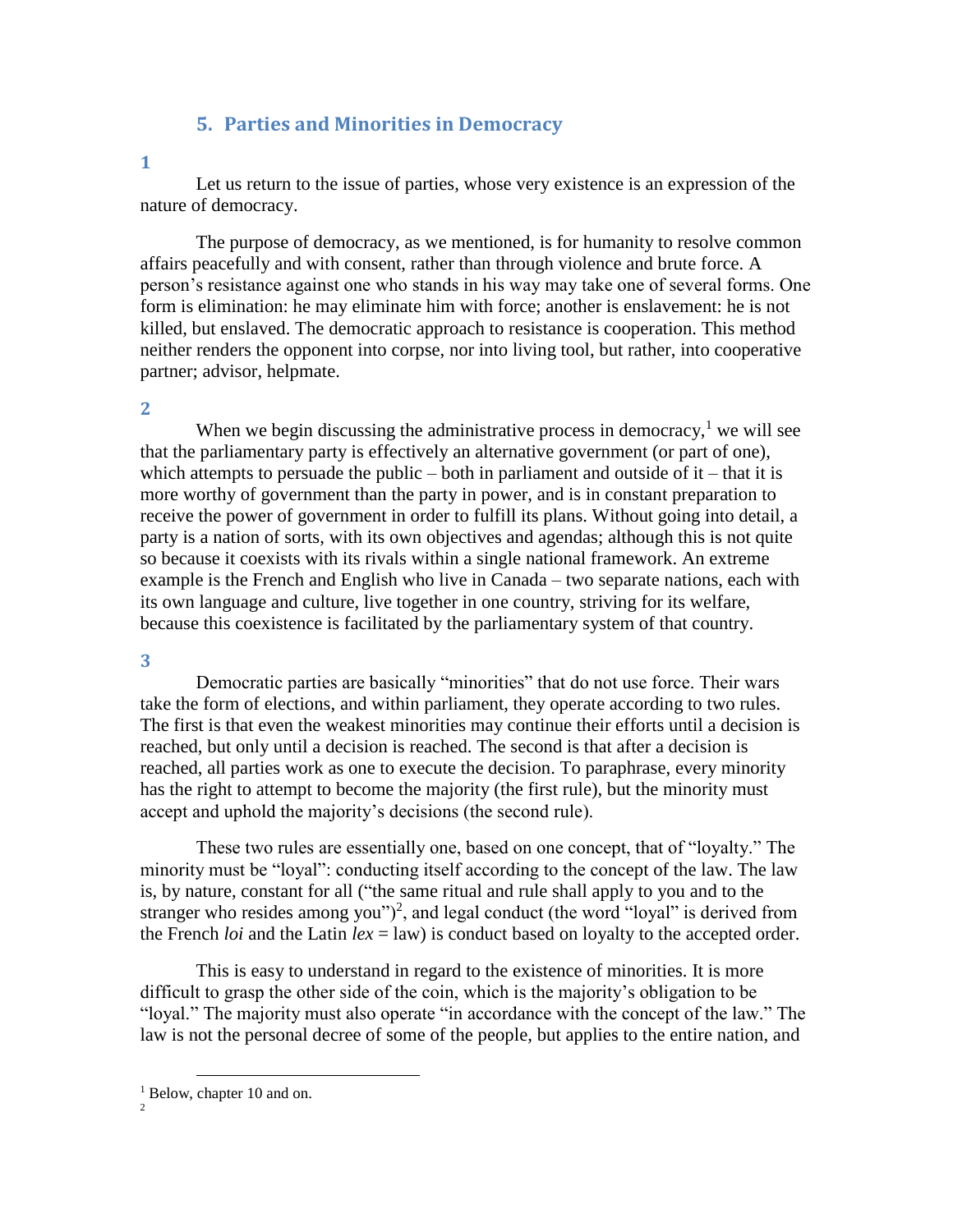the majority must not overlook the minority's existence and use its numerical advantage in order to force its opinion upon it. Rather, there must be compromise and tolerance. Moreover, the minority's criticism is even beneficial for the majority, for it exposes its deficiencies. It emerges that the minority plays an important role in managing public issues, and public loyalty systematically demands that it be allowed the opportunity to fulfill this role.

### **4**

The question is sometimes raised: "What good is a minority if it's small? Why should a group be encouraged to segregate itself from the majority?" The answer is simple: today's minority is tomorrow's majority. Every new idea comes from a small minority – or even from a single person - and to avoid stagnation, we must encourage and support the minorities. An important practical question, however, is the role of these small parties within the system of parliament. As we saw, it is desirable for parliament to contain representatives that are not dependent upon the large parties, as they might present ideas (sometimes crucial ones) that have no place in the agendas of the "state parties." Even a single representative can have influence, and positive influence, if he or she is known as someone with well-founded ideas, so it is worth encouraging the ideas of small parties, and even individuals.

## **5**

Nowadays, the subject of parties is given to much dispute. Without delving into the matter, let us make a few points:

- 1) The party has one fundamental role, which is the clarification of opinions. The party is an organization which convenes holders of the same opinion regarding central public issues, and it also attempts to address the inquiries and challenges of those whose opinions differ. In this way, the party provides assistance for the citizen, supplying them with clearly formulated answers. Were this the party's only role, they would be a worthwhile enterprise for this reason alone.
- 2) However, this is hardly the full extent of its activities. The party also facilitates action – though it is not always interested in full citizen involvement. In certain countries a "member of the party" is explicitly defined as one who accepts its program, not one who is deeply involved with it (if such thorough involvement was required, some claim, only scholars could be members!). Thus, in certain countries, the party does not facilitate freedom, but rather enslavement. The members must receive and execute orders without objection or hesitation. The party becomes an end unto itself, perceiving itself as unique and wishing to achieve its goals through any possible means, and to this end, the party deals not with truth but with proselytism, resorting to propaganda to attract members.
- 3) We have recently witnessed the latter process in Europe one party dominates the country, using its political power to dispel and eliminate all other parties. What was once a tool for representing opinions became a tool of tyranny, destruction, and self-destruction.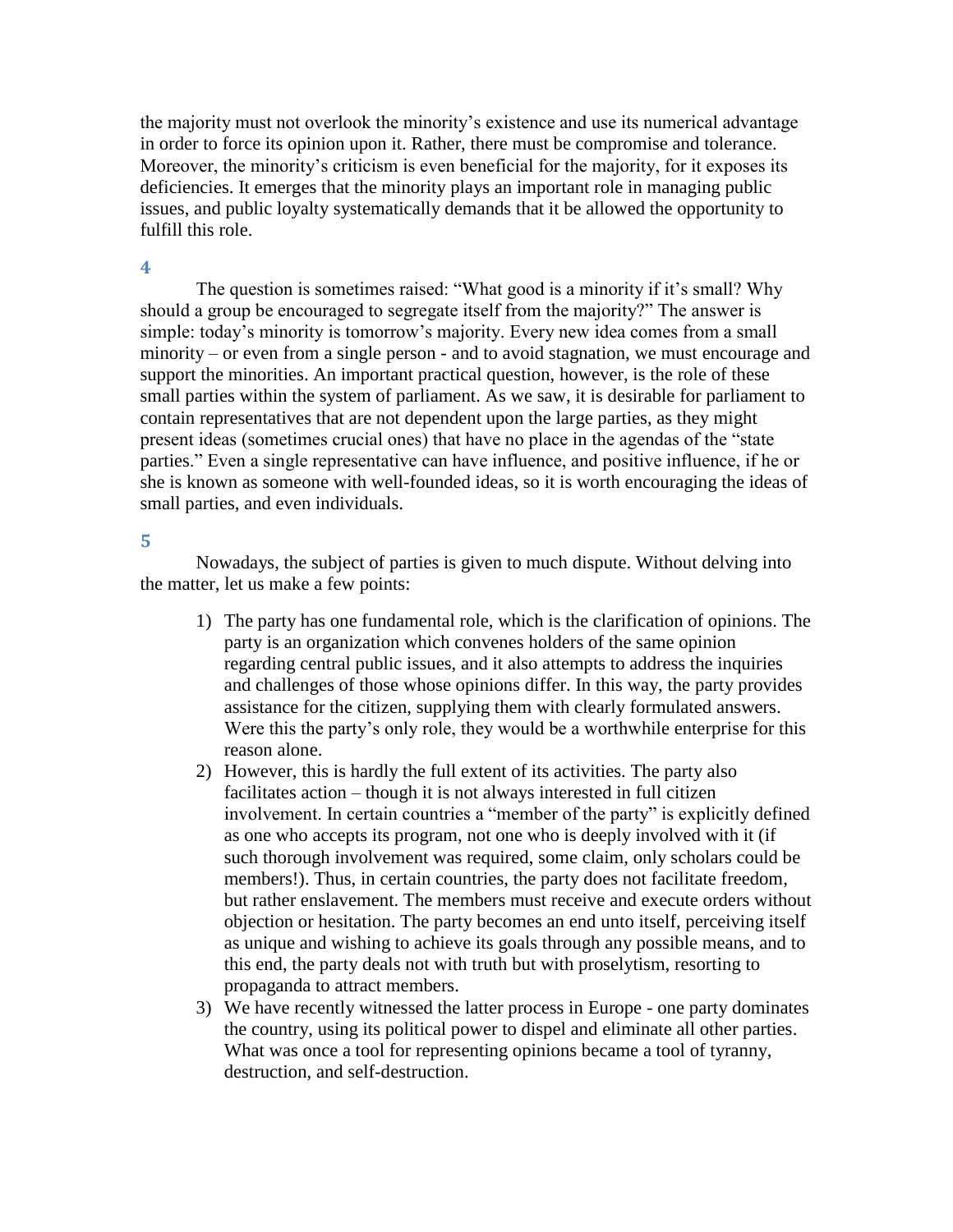The citizen has no right to complain about this situation unless he is prepared to take the blame himself. He is to blame because he himself allowed the situation to arise. He holds the key to the solution of this problem – he must take care not to choose a party once and for all, fighting for it, and with it, at any price. Rather, he must always consider what the entire public is facing, and remain informed about other opinions. He should freely communicate with other parties in order to determine the crucial points about certain questions, as well as the proper answers; that is - if such a thing can be proposed he must be equipped with the opinions of all parties, and perceive himself as a member of them all!

## **6. Voting, Elections, Parliament**

### **1**

The most basic public duty and first obligation of the civilian is to vote. He or she must participate in the elections. We have already seen that there are different systems of nominating candidates. In voting, the democratic citizen should choose his representative as if he were the only voter – that is, as if he, and no one else, had the final word about the government.

This illustrates how individual responsibility is an integral part of democracy; here, political responsibility is no different from any other responsibility. Maimonides makes an interesting point about human moral responsibility. The Sages say that a person should always consider himself partially accountable and partially inculpable: every deed he does might tip the scales either way. Similarly, a person must view the world as if he is partially accountable and partially inculpable, for his action, which determines his own fate, may affect the fate of the entire world. Thus the fate of the world may depend on any action of any person.

This, and no other, is the democratic conception of political responsibility. Each citizen should insert his voting slip into the ballot box as if he were the only voter, whose decision will determine the fate of the public.

## **2**

This is opposed to another approach, which dictates that the citizen must consider his affairs alone, and vote for what he perceives as the most beneficial path. If every person votes for his own benefit, according to this approach, then all will ultimately be voting for the general good.

Besides the gross logical fallacy of this approach (if a child wants the biggest piece of cake for himself, it hardly follows that all the children will receive the biggest piece of cake), it poses great danger for any regime, particularly a democratic regime, as it opens the floodgate to the futile system wherein "every person does as is right in his own eyes." A person levied with a tax should not only consider his own financial loss, but what society will gain; and if he is convinced that it will bring benefit, then he must vote for the tax and pay it. A person must consider the needs of others beyond his own welfare. As we saw, a fundamental principle of democracy dictates that the individual must be discouraged from thinking only about himself, and educated through service to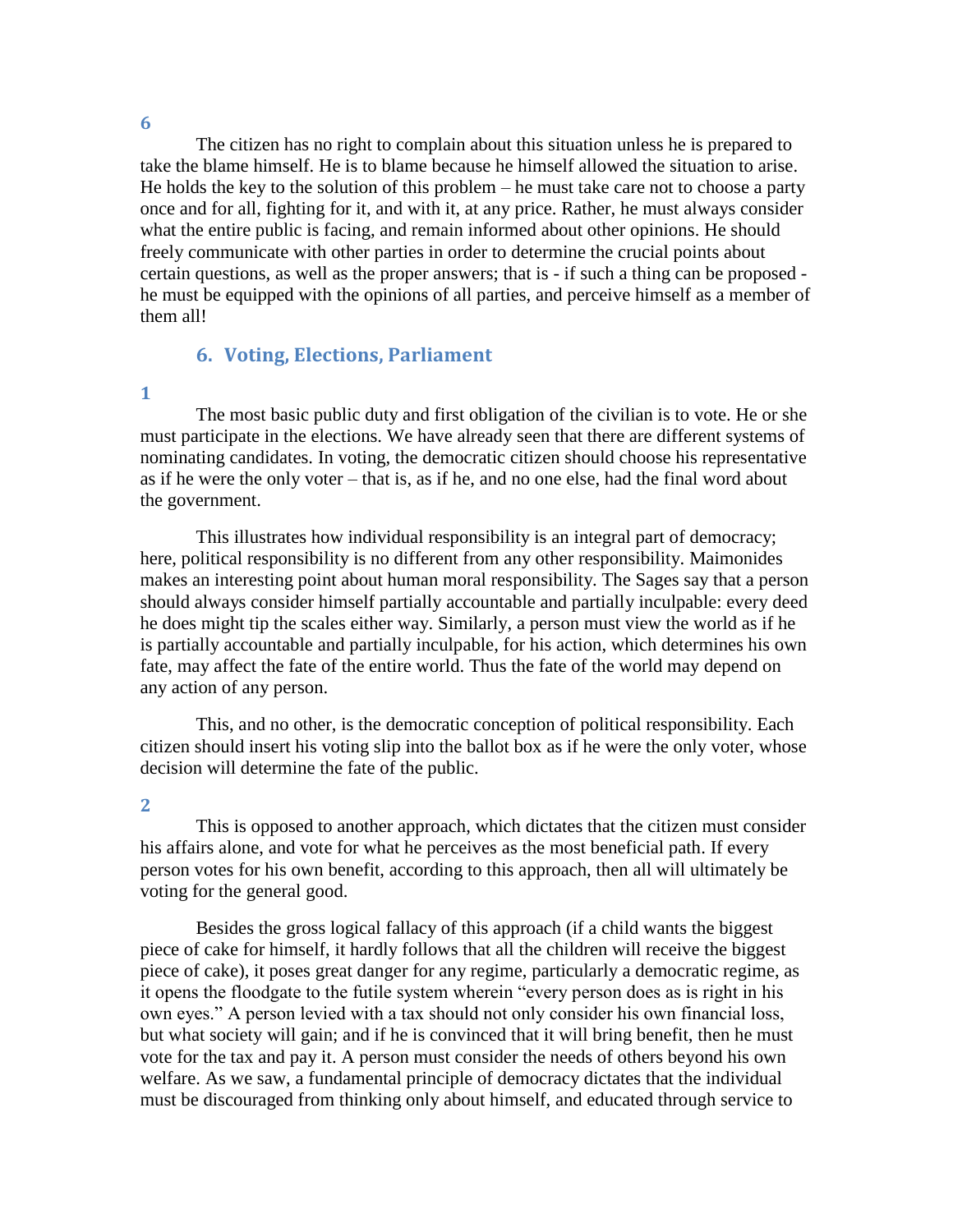the public. From this perspective, someone who must vote solely for one's own benefit is not equivalent to someone who must vote for the good of society. The former only gives expression to his lowest instincts; the latter forces him to take an approach that broadens his interests beyond his own affairs, and broadens his own horizons in turn. Voting is therefore not only a public obligation; it is also an act of self-education.

This approach is given expression in an interesting proposal by John Stuart Mills, who argues that the citizen's vote should be revealed publicly rather than concealed. While there are situations where a person may be afraid to express his opinion in public, in principle voting should not be secret for the sake of convenience. A person must carefully consider and decide, and make his decision, and if he is required to do this publicly, he will no doubt feel the full weight of his responsibility when standing before his peers and showing them what conclusion he has reached. Voting, says Mill, is not a privilege but an obligation. If it were a privilege, why shouldn't a person sell it, like any other asset? Why shouldn't I sell what is mine in exchange for money? But we regard one who sells his vote for money with contempt, and punish both buyer and seller. This ought to sufficiently illustrate that the vote in question is not an "asset" but a "deposit" of sorts – a deposit given to a citizen by society, for safekeeping. It is a citizen's duty to treat it not as a personal asset, but as public property.

## **3**

Different countries have different laws in regard to election confidentiality. Nowadays, usually, the privilege – or obligation – of voting is granted to every sane adult, man or woman, who has a permanent address. Likewise, details of the voting arrangement differ from country to country. As we have seen, there are regional and individual voting systems, and there are party-list systems. It is worth focusing on this difference, for it raises an important practical question which has not yet been fully resolved.

Every election, like any decision, generally follows the majority rule. Under the regional system, however, the opposite may transpire. For example, if the regions in question are not identical in size, then a certain party may get a decisive number of representatives in parliament even though it did not receive a decisive number of votes.

Even if we assume that the regions are of exactly the same size, however, there will definitely be wasted votes, of both majority and minority. How can there be wasted majority votes? In order for a certain representative to be elected, he need only win by a single vote; the rest of the votes are, in a sense, completely worthless. How can there be wasted minority votes? Every vote for a candidate who is not elected is lost, and again, completely worthless. The solution to this problem is to combine all the votes for each party, and elect party representatives in parliament according to the number of votes each party receives in total.

### **4**

This system is referred to as "proportional representation" and can be achieved in different ways. The entire country can be counted as one region. The division into regions can be maintained, but the "unused" votes can be transferred to another region or counted towards the grand total of the party they are awarded to; or within a single region, the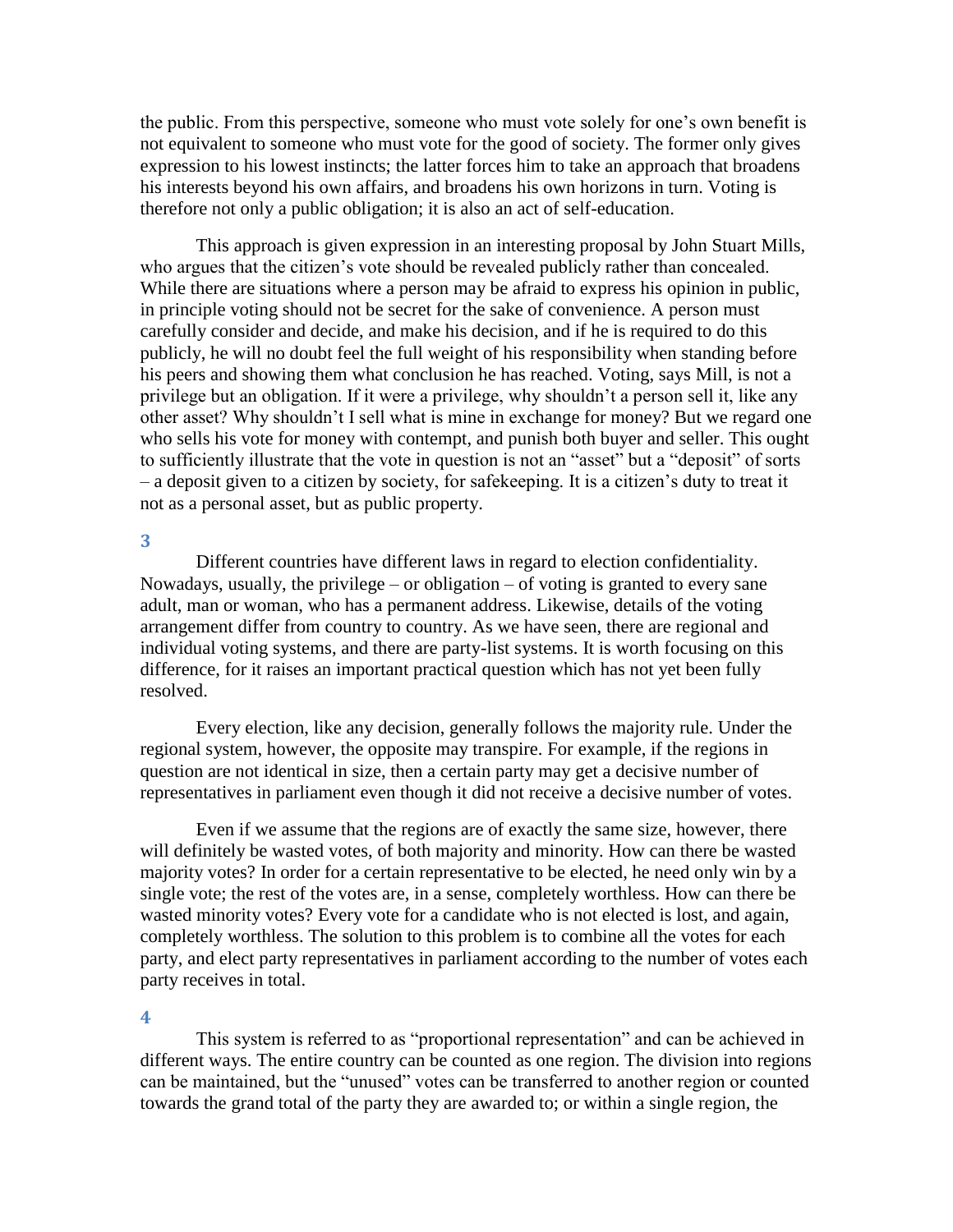possibility of voting for several candidates can be given, according to a certain order of preference (obviously, this is only possible when several representatives are elected in a single region).

The question is complicated both in theory and practice, and by no means has a final decision been reached – the favored method seems to be the compromise of "transferal of votes" within a single region, which maintains the important value of personal awareness and responsibility (for both candidate and voters), and also allows for certain minority representation.

### **5**

The word "proportional" means "corresponding to size or measure" and the demand for "proportional representation" is the demand that the number of representatives in parliament will correspond to the number of people who voted for each party. According to this system, parliament must proportionally reflect the different opinions of the public.

However, it is questionable whether the number of different parties ought to faithfully mirror the different opinions in any given country - assuming it were even possible - as this approach may lead to too many small parties in parliament, which in certain countries, even resulted in the stifling of the parliamentary system. However, while there are certain measures taken to address this issue, the principle must be maintained. Elections must be unrestricted: the voter must actually choose his vote; electing whomever his conscience dictates, and this vote will be counted and have influence.

In our own time we witnessed the horrific result of the distortion of the democratic system, particularly in this respect. One such example can be found in a newspaper excerpt in my possession from 1926 – that is, several years before the rise of the German evil to greatness, but a few years after his Italian friend paved the new way. The following is taken from the well-known newspaper, *The Manchester Guardian*:

By-elections were held in a certain village. The candidate of the opposition was so-and-so, a man of intelligence beloved to the people, whose election would have been inconvenient for the government. On the day of the election, he was arrested, together with his two aides, and escorted out of the region by police. The village itself (where he had many supporters) was attacked by the police at a time when most of its inhabitants were working in their fields, and only those who said they would vote for the state representative were permitted to return. These individuals were promised a certain sum, which they received at the polling station. As the vote was "open" – that is, the voters submitted their votes orally to the "loyal" state clerk – there was no option of cheating from the voter's end. To no-one's surprise, these elections did not result in the election of the opposition candidate."

The author of the aforementioned newspaper has many stories about electoral customs in that country: "The power-mongers in that state have a good system going: they summon all the "loyal citizens" in the morning and send them off to the pollingstations, and after they have voted, they close the ballot box. Later, the farmers and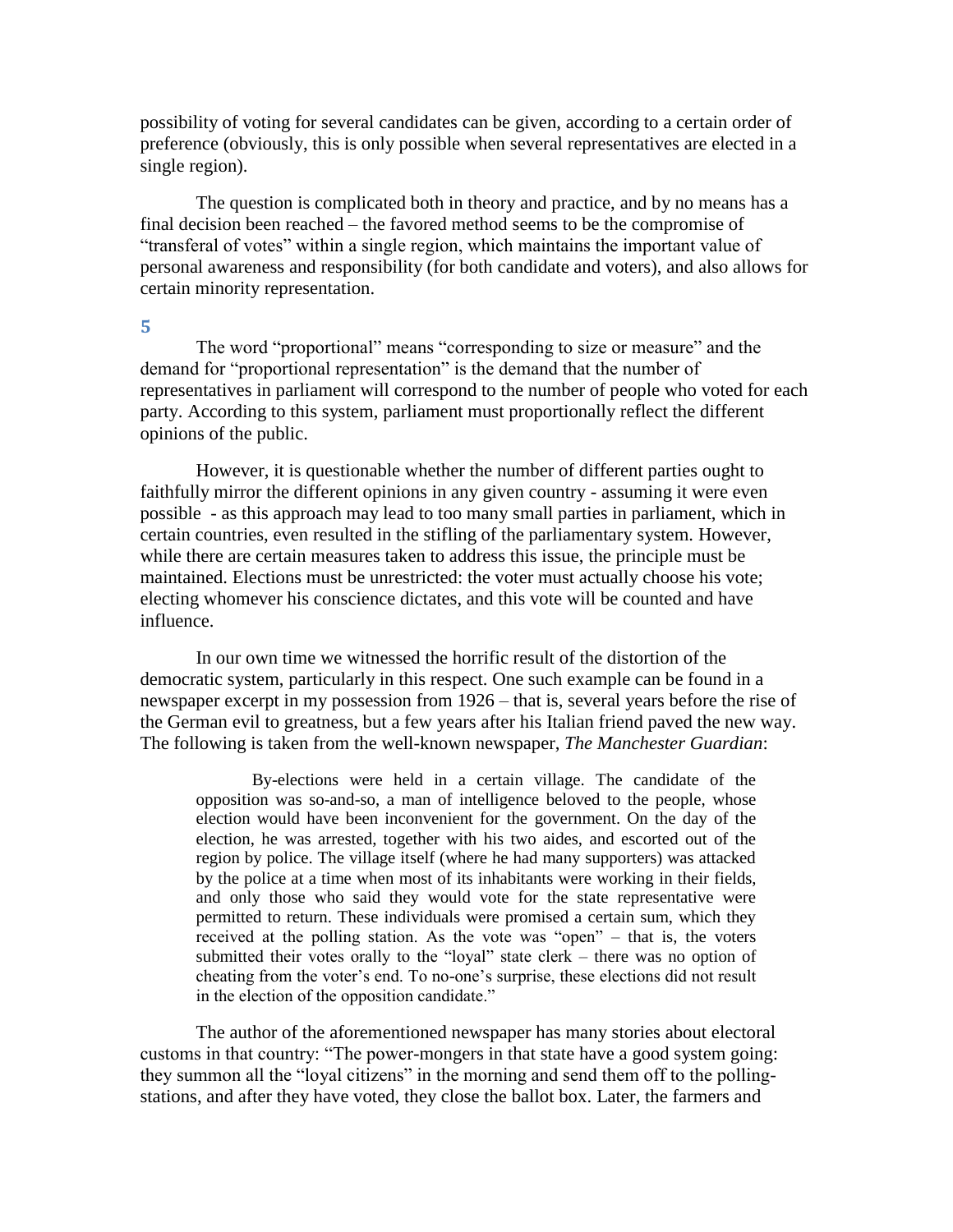workers arrive from the fields in the evening to a closed door, and no chance of voting." The various methods that certain infamous countries employ to apply pressure are wellknown, and most of them are not worth mentioning. However, it is worth noting a new and interesting method referred to as "electoral geometry," wherein the boundaries of electoral regions are fixed in a way that areas known to support the opposition are split up and thus weakened, while "state" regions are united and strengthened.

Gatherings and rallies of the opposition are prevented as much as possible, in several ways: sometimes they are officially permitted, but abruptly cancelled on the day of the meeting; sometimes a negative answer is only given at the last minute; sometimes permission is given but the candidate is "accidentally" arrested by the police before the gathering, and remains under arrest until after the elections; sometimes permission is granted, but the gathering is dispersed by the police.

#### **6**

The positive can be inferred from the negative – as opposed to these deeds, and similar ones, it is clear that the democratic way is to allow the citizen – and not just allow, but demand, that he express his opinion (rather than an opinion thrust upon him by others), and ensure that he is able to do so without fear or reserve. The democratic way is to compare different opinions after they have been expressed until issues are clarified; and as this is only possible through direct, free debate between living people, the need emerges for a special institution where this can be conducted. This institute is called a parliament. The word "parliament" is from the French word *parler*, meaning *to speak*. In parliament, after debate and clarification, the various factors must reach a decision. These decisions best determine the laws to be upheld by the citizens because in their creation, the different opinions, objections and criticisms of the entire citizen body were taken into account. It thus emerges that the entire democratic system is based on the careful preservation of free speech.

This brings us back to where we began. The imposition of a single irrevocable opinion from a higher authority is the antithesis of democracy. Democracy is a process that clarifies the will of the citizens themselves – it may emerge slowly, gradually, painfully, with great difficulty, perhaps through initial misunderstanding, trial and error – but it is to this painstaking process that the governmental process is devoted.

### **7. Democracy as a Government of Speech**

### **1**

The elected representative enters parliament and begins his task. Ostensibly, parliament is nothing more than its name testifies: it is, as we explained, an institute of speech. But the question arises: can any establishment, including public establishments, possibly be governed by speech?

There is but one answer to this well-known question: is there any other way? Every issue raises different aspects and opinions, and these opinions need clarification. This clarification requires negotiation, proponents and opponents; for the arguments to be conducted effectively, there is need of an establishment where faithful public servicepeople with sufficient time, experience and talent can test the different sides of each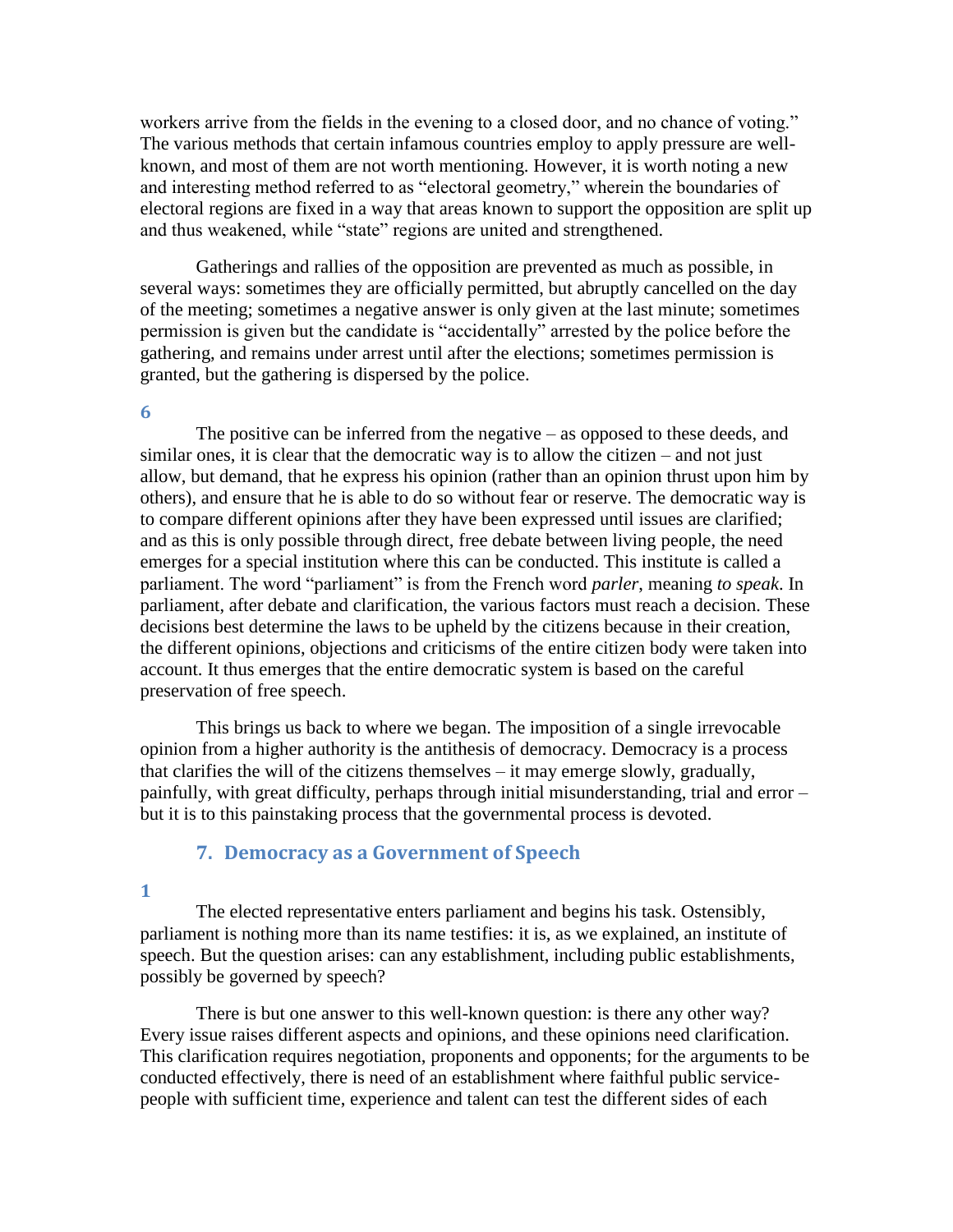issue. If such an institution is reasonably stable (but not permanent, which would result in stagnation), then matters can be clarified in order to serve as the basis for the proper decision. This decision can be considered proper because it has been polished and honed through prolonged debate about different sides of the issue. The debate itself is no less important than the decision, for without the former, the latter cannot be reached wisely.

If parliament fulfills this role correctly, it also simultaneously serves another function. Parliamentary debates serve not only to examine issues, but to educate and sharpen the skills of the debaters themselves – and not only those of the actual representatives (which is also important), but of the general public who follows their progress. Ideally, these prolonged debates present the mature intellect and the distilled experience of the best of the people, transmitted through speech to the entire nation who listens to or reads their words (either at length, or in reduced form through the media). Parliament is therefore not just institutionalized arguing; it is also an establishment for the provision of information and education.

This is not the full extent of its function, however  $-$  it is not just an establishment for debates about major state issues that will be rendered into laws. These debates also concern the executive methods of existing laws. It is a center for criticism and complaint, and this is no negligible matter. The "Tyranny of the Law" has been an infamous subject throughout history. It is crucial that there be some kind of public court where any issue can be raised for discussion; a court that will serve as a protective barrier against the stubbornness of clerks and other bureaucratic factors the citizen must deal with. There are also other issues that arise: new proposals and old problems, and new circumstances that were never taken into account. Parliament is where all these issues come to a head. One such example is "Question Time" in the English Parliament. The representatives raise questions concerning any current affairs, and the relevant minister must provide an answer: is the price of electricity in a certain place considered too expensive; are the taxes in a certain city too high; has a soldier received adequate compensation, or inappropriate punishment; is a certain service being fairly provided in a certain region; is a certain commodity too difficult to obtain – endless issues are raised during Question Time, which proves as challenging for the ministers as it is beneficial for the people. Not only does it help fix what needs fixing; it also serves to remind ministers what the original sense of the word "to minister" is. Ministers are servants; a minister was once the servant of the king; now, the entire nation is their king.

#### **2**

Thus, an institute devoted to debate is a most beneficial establishment: debating and deliberating, instructing and educating; criticizing and supervising; none of this would be possible if it did not exist. Its speeches are beneficial; crucial, and there is no substitute for them: neither the media nor temporary gatherings can replace them. A newspaper can be ignored; a temporary gathering, even the most aggressive, will disperse after a few hours; but when one speaks in parliament, his voice is heard, and heard by those responsible for the state – that is, by those who effectively manage public affairs. A speech in parliament is not merely a lecture – it is also demonstration, a demonstration that must necessarily be heard. (This is the reason for opposing secret meetings. Secrecy is the antithesis to parliament).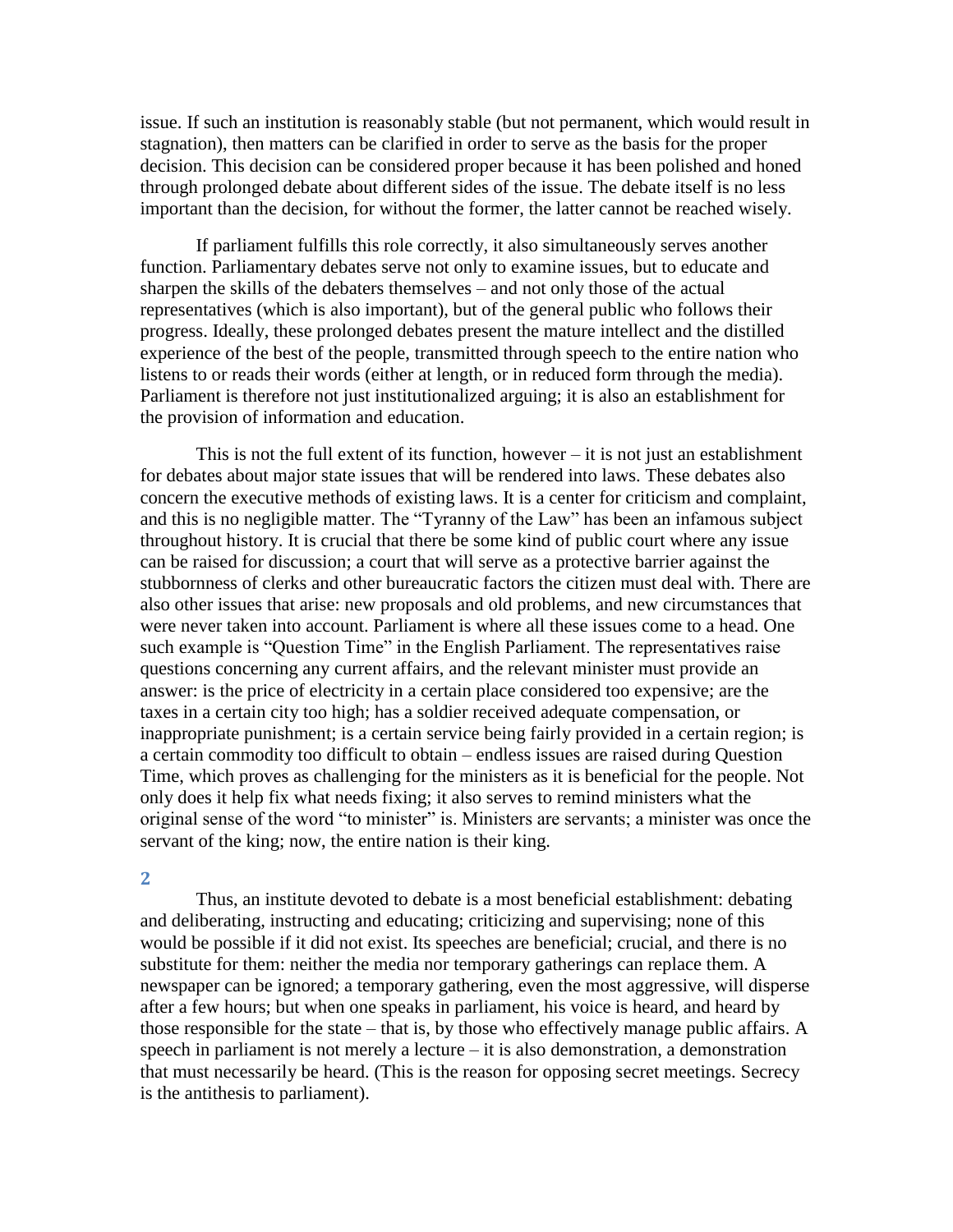This "necessity" is worth focusing on, for therein lies the power of parliament as an institution.

Members of the government<sup>3</sup> must hear what their critics have to say about them because their power to rule depends on their votes. Parliament is a battle-field, and speeches are their weapons. Today's attackers, if victorious, will become tomorrow's government. The battlefield requires constant vigilance. Every speech counts.

Let us now turn to two central issues which play an integral role in parliament's existence: the "opposition," and how changes are implemented in the government.

**3**

 $\overline{a}$ 

The "opposition" – the opposing side – is the most significant parliamentary tool. Without it, there can be no parliament. Parliament is an institute for consultation, and consultation cannot be a monologue. A person who makes speeches to himself cannot learn anything – for that purpose, he needs a critical audience. In parliament, the role of critical audience is filled by the opposition.

Thus, the opposition is a central, indispensable part of parliament  $-$  it is what makes parliament a parliament. Whoever wishes to hold a parliament without an opposition is denying the nature of parliament, producing a one-sided debate. A parliament must consult with its adversaries, consider their objections and reservations, and compromise with them – not merely for the sake of peace, but for the sake of effectivity, which is achieved through external criticism. An important rule pertaining to both public affairs and private affairs is that external criticism is crucial to proper management.

The unique aspect of the parliamentary opposition is its structure and organization, which is designed for executive purpose. The "oppositional" faction does not merely consist of factors who disagree with the party in power. The opposition is essentially an alternative government, perpetually waiting to become the government in its rival's place.

Here, the parliamentary function of the parties emerges. Until recently, the first parliamentary model, the British Parliament, consisted of just two parties, parties whose names changed from time to time but basically represented the Conservative side and the Progressive side. The same is true in the United States. Albeit it is more difficult to draw clear distinction between the opinions of Democrats and Republicans in the United States, but elections and the parliamentary system in general are based on the policies proposed by both sides. These sides compete with each other and both anticipate victory; but there is no "ideological" difference between them. This situation can be most aptly described, perhaps, using the words "in" and "out." The people who are "out" want in, and those who are "in" attempt to fend off their attackers and keep them out. This may be an act of sorts, but it is important to remember that it is a public act; all is played out before an audience, who ultimately determines who is "in" and who is "out," and the

<sup>&</sup>lt;sup>3</sup> In these chapters, I refer mainly to the kind of state institutions established according to the system of "unified power." For the "Separation of Power," see chapter 10.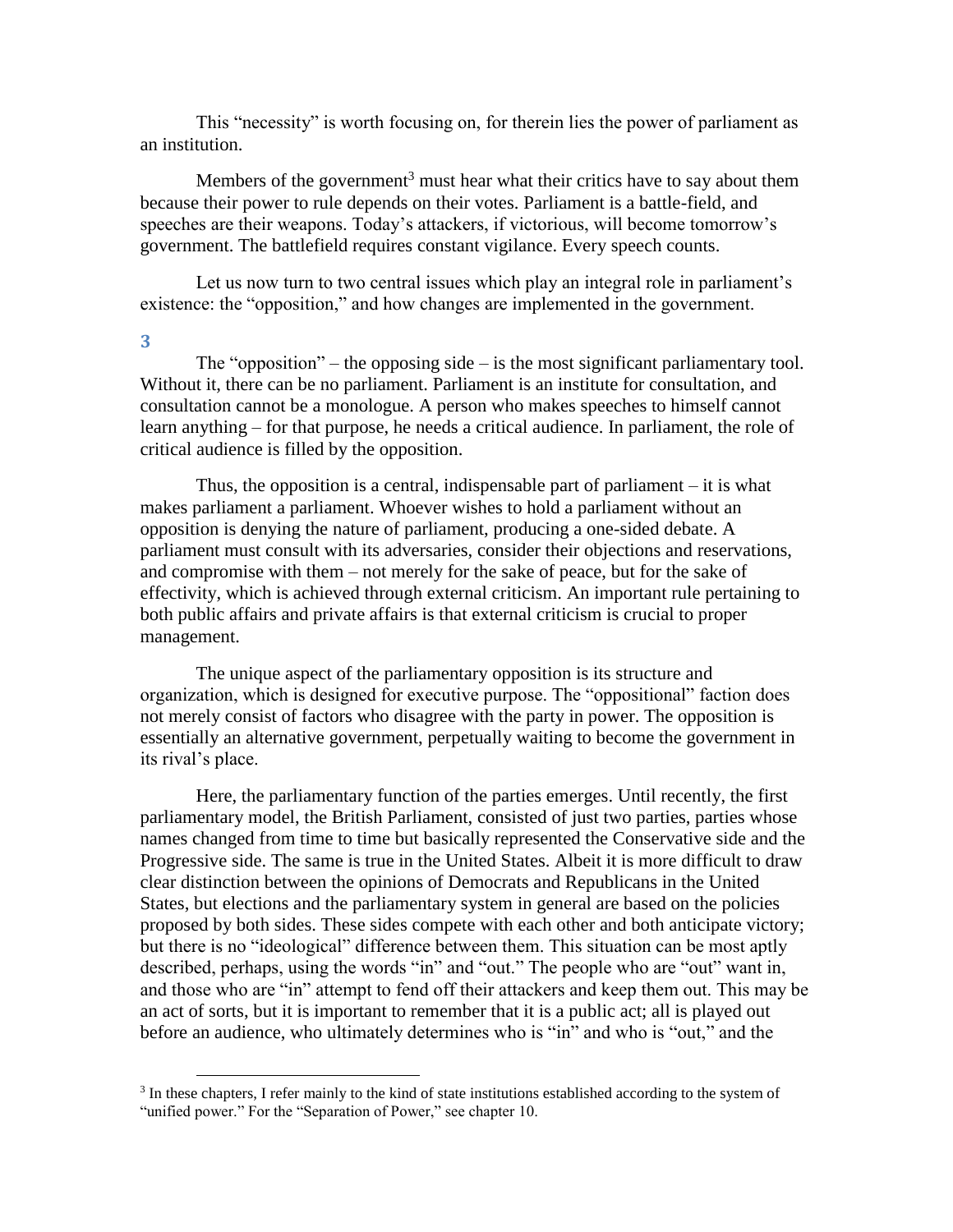audience is able to interfere (albeit at controlled legal opportunities) and select the policy which seems best to them.

The efficiency of this system is clear. The "outsiders" serve as an organized body of critics, and they seek out the weaknesses of the governmental policies. It is, after all, the opposition's job to oppose! They do not oppose for argument's sake, however; they wish to take charge of government themselves, and implement their own policies. Therefore, their criticism, which is presented to the public, is constructive criticism; it is a practical alternative proposal.

Thus, the different parties in parliament serve as an instrument to implement governmental change. If the opposition can persuade the public (first and foremost, within parliament itself) that the policies they propose are superior to the governmental program, then the parliamentary system – both the internal and the external – will award them the power of government. Here, the critical facilities of parliament reach their utmost importance and gravity, for through them, the power of government is transferred from one group of citizens to another.

We will address the issue of governmental change in the next chapter. I will now return to an important point regarding the elected party itself.

**4**

If an important part of the parliament's task is to serve as an institute for organized debate, then opinions do not remain the same as they were at the time of elections – rather, they undergo changes. An institute for the purpose of debate means an institute for clarification, but the purpose of this clarification is persuasion. Argument is not conducted for argument's sake: the debaters attempt to present new aspects of their opinion to soften, change, and win over other opinions. Those who attempt to persuade, however, are themselves subject to persuasion; they cannot safeguard themselves from what they seek to do to others. A representative is liable to change his own opinion, just as he attempts to change the opinions of his peers.

A real parliamentary institute, therefore, is not fixed or unchanging; it is vibrant, volatile, living; dynamic, not static. Like any system, it is subject to manipulations and maneuvers; to progress and regression. It may represent public opinion at election time, but not once it begins to take action. The representative, therefore, is not only passive, merely communicating the opinions of his voters. He or she is active – both acting and acted upon. He is an agent in the sense of the expression "a person's agent is like his own self,"<sup>4</sup> which means that a person's agent represents that person, speaking in his own name, as if he and the person were one. The agent's decisions, deeds, signature are like his own – he expresses his opinion on his behalf – the agent represents the person in every sense. This is true in parliament. The representative is not merely a proxy, but an "agent."

There are different opinions regarding the degree of freedom that should be granted to a representative in parliament. Some hold that if his opinion drastically

 $\overline{a}$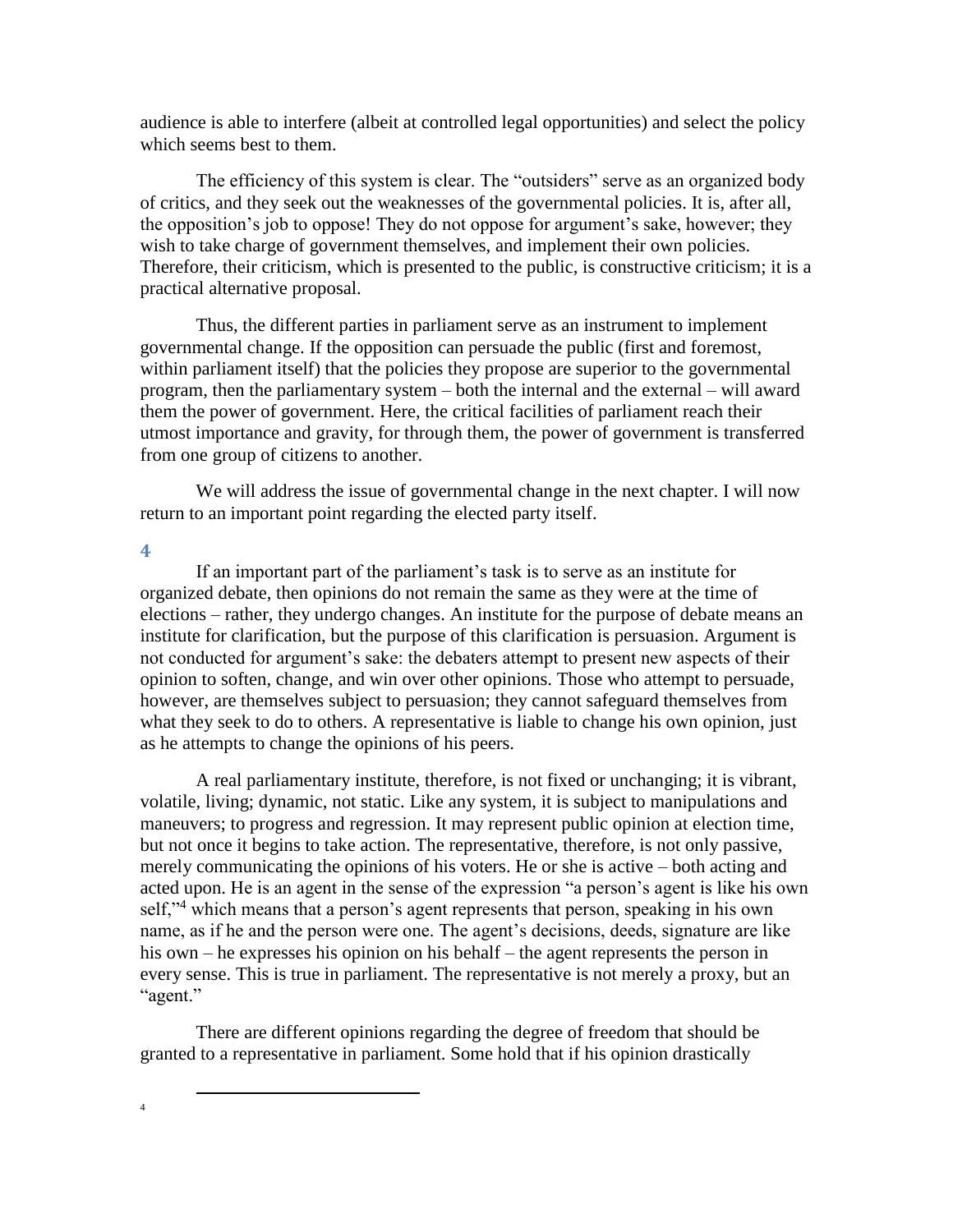changes – for example, if he decides to move to a different party - he must first receive permission from his voters – that is, he must resign. Others argue that even in such an extreme case, there is no need – that he has autonomy as a representative; as a mature adult, he is able to make his own decisions. But there is no forgetting that the public calls the final shot – they will choose whether to vote for him in the future, and this usually suffices to rein the rashest of representatives, and strengthen the weakest of publics.

Of course, this is also what serves to rein the government itself (and what strengthens the opposition). Strangely enough - yet logically enough - parliamentary action is motivated not by that term's elections, but by the forthcoming elections.

To paraphrase our earlier question: can an establishment of speech actually govern? We have shown that there is need for such an establishment: for one that investigates, criticizes, educates. But is such an institution also qualified to make decisions; and can it implement these decisions? Parliament's decisions become laws. The first part of our question can also be phrased thus: is an institute for debate qualified to enact laws? Legislation is a significant governmental responsibility. To emphasize the second part of the question: is an institute for debate qualified to govern a state?

Truth be told, parliament is not an administrative institute, but one that monitors administration. Even in regard to law, the administration (with the help of experts), is the body that prepares legal propositions, which parliament (with the help of experts) then debates. These experts are of two kinds: they may be members of parliament who specialized in certain fields; or they may be clerks from different parts of the government. They make no decisions; they only prepare the reports in detail. The law's objective is presented before parliament (that is, before the public) by a speaker on behalf of the government, and then a debate is held; the details are scrutinized and deliberated in expert parliamentary committees, either regular or ad-hoc. The opposition may offer criticism at any stage of the process, criticism which must be carefully thought out, because in the event of the collapse of the government and the rise of the opposition, these objections may well become actual state policy. Parliament's role, therefore, is one of constant supervision and regulation – a critical, rather than executive, role, supervising the actions of others.

**6**

But who are these others? Can the nation be guaranteed a proper government through them? This brings us to a second charge against democracy: the claim that democracy is not only a government of words rather than action; but a government run by unqualified laymen.

## **8. Democracy as a Layman's Regime**

## **1**

In a democratic system, each department is headed by a temporary minister, who is not necessarily an expert in the field. He or she is elected to this position via a standard parliamentary procedure, given his or her "portfolio" – the responsibility for a specific ministry – by the Prime Minister, who is not an expert either. How do we explain this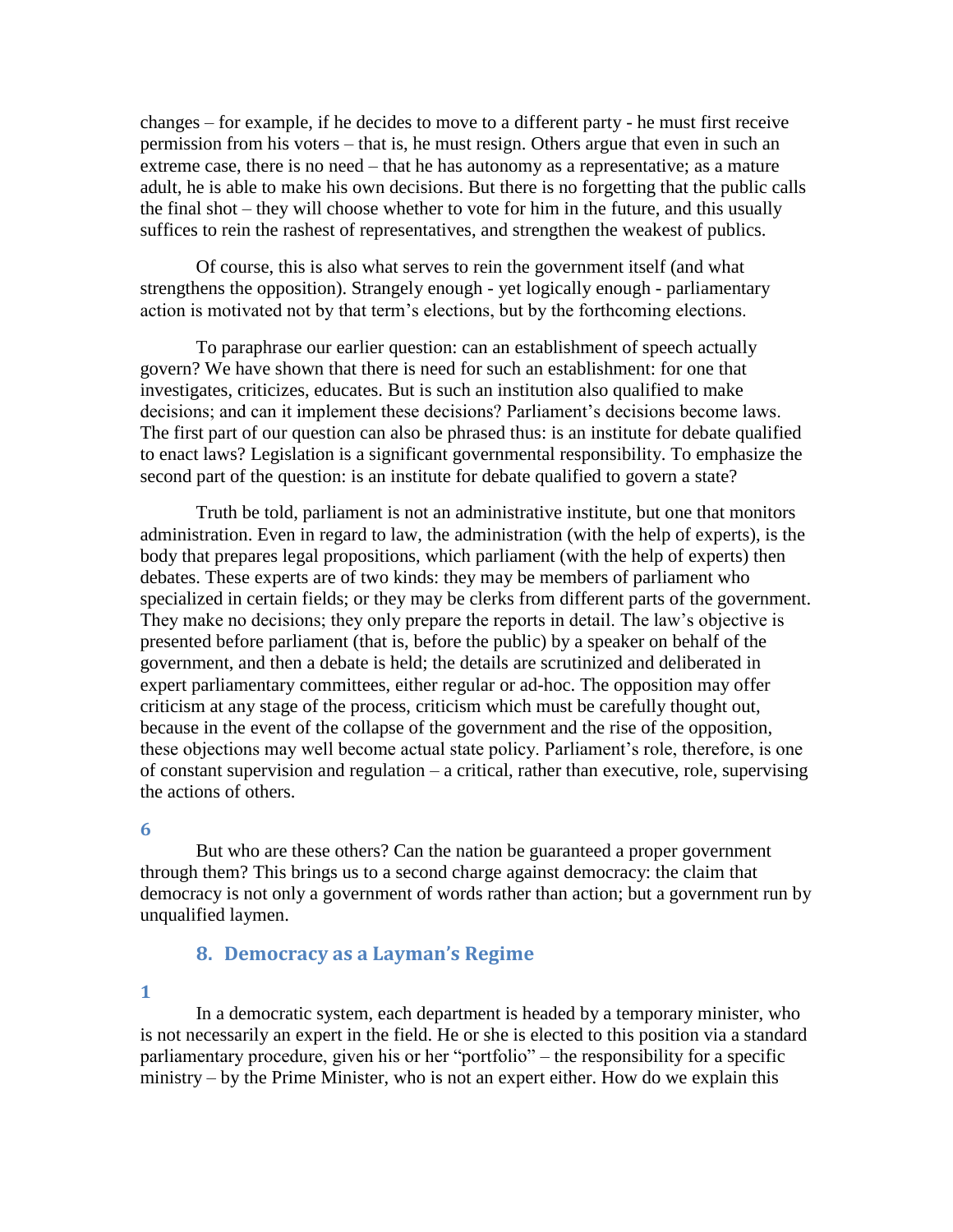somewhat puzzling system – can a group of laymen, who are unfamiliar with the department they are responsible for, possibly serve effectively?

The claims against this system are obvious. The inefficiency of appointing a new minister every term, who must learn everything from scratch, is questionable, and results in disjointed, inconsistent management of each ministry. This is true regardless of whether the government in question is a unified government or adheres to the system of Separation of Powers,<sup>5</sup> because a fundamental rule of democracy dictates that a minister's term is limited. Another problem is that the minister in question does not necessarily receive a certain portfolio because of his expertise or suitability – rather, portfolios are often distributed on a basis of availability.

Yet these reservations, though logical, are irrelevant, and result from misunderstanding. Not only does the democratic minister not purport to be an expert; his very lack of expertise is a blessing.

## **2**

This approach may initially seem strange, but has clear logical reasoning behind it. The ministries, after all, do not belong to the temporary minister, but to the permanent workers in each department, the "citizen service," who, regardless of governmental changes, ideally perform their jobs without personal or political considerations. While the managers are laymen, these permanent workers are experts. There is, therefore, sufficient expertise found in each ministry, but their expertise is channeled not towards running the ministry, but to executing its tasks. Each ministry is a workforce of experts, whose task is to focus on the details; to make propositions and design programs towards the achievement of certain goals. The goal itself is determined by the public, which is represented by its representative, the minister. A good manager does not require a worker's expertise – rather than focus on the details, he or she needs to know how to delegate tasks in order to achieve the desired objective.

In order to maintain the people's control, keeping public decisions a priority, the management of each ministry is best achieved with a public opinion-oriented layman rather than an expert; and his periodic replacement is necessary. Only through rotation is the public able to wield influence over the objections of each ministry.

#### **3**

This can also be considered from another perspective. The democratic minister is essentially a mediator between the parliament representative (who represents the public) and the experts of the ministry. His task is to negotiate between them. He must strive to make the ministry more efficient and beneficial to the public, and he must also understand the issues that the ministry faces, and explain them to the public. This job does not require expertise. The expert is so deeply immersed in his work that he cannot see the forest for the trees. It takes a layman, looking at the system from the outside, to see things as they are. It is also best to replace this outsider-manager from time to time, to prevent a minister from becoming so deeply entrenched in the system that he loses the ability to see it from the outside.

 $\overline{a}$ 

<sup>5</sup> Again, see chapter 10.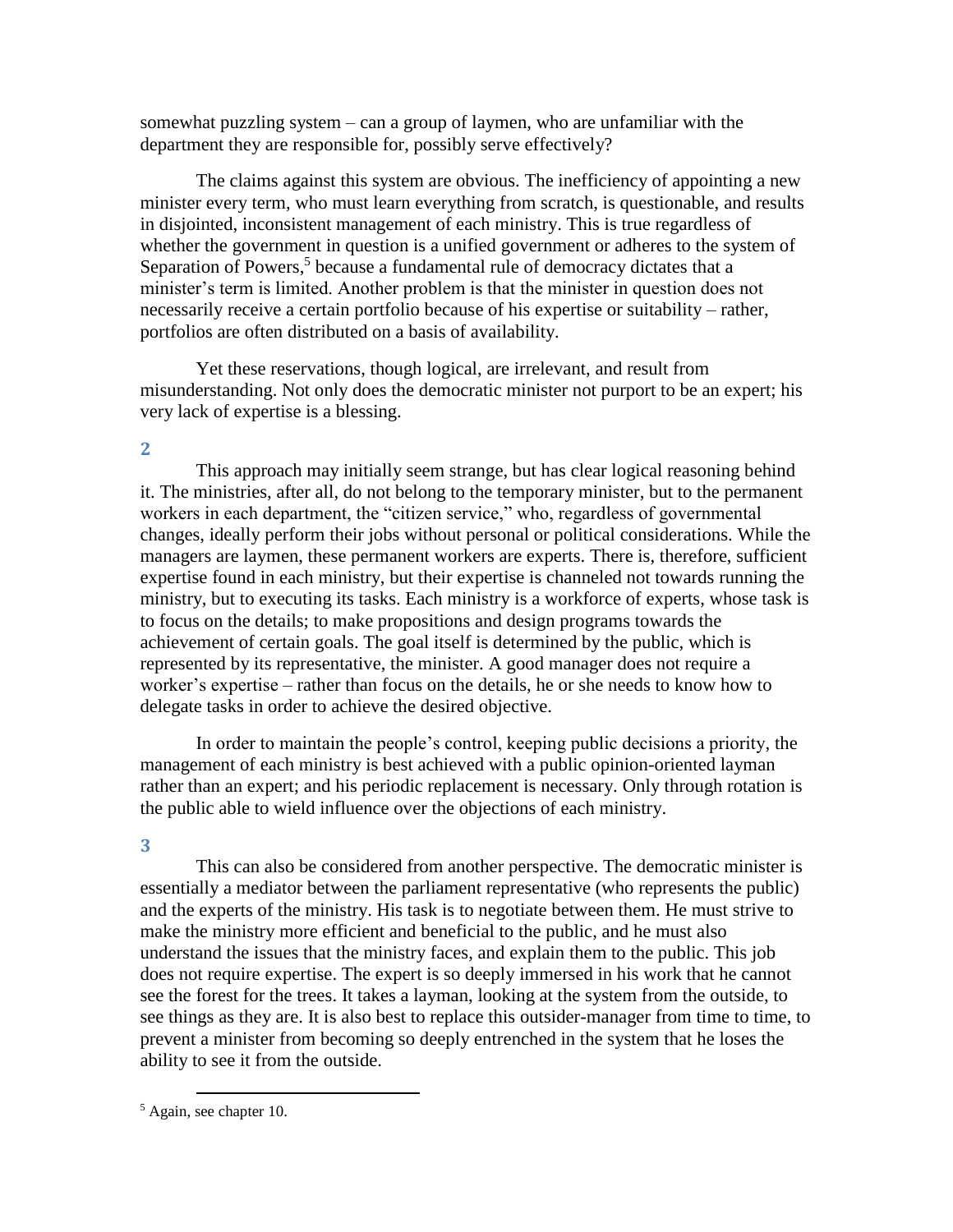The need for such ministers is especially evident in times of emergency. In wartime, for example, bitter experience has taught that the highest-ranking officers – the experts – are often stuck in the past, "fighting the previous war," trying to correct their past mistakes during a new reality. Victory, however, often depends on recognizing how things are at that moment, and paving a new path. To make a rough generalization, based on European history, it emerges that the experts are usually wrong – not in their expertise, of course, but because they are entrenched in past experience, while the world has moved on.

## **4**

What a democratic minister must understand is the ordinary citizen's perspective, representing the people and expressing what they experience. This does not mean, of course, that the minister should not turn to experts – to professional scientists, for example, if certain knowledge is lacking within his department. But he should turn to them in order to help implement his goals, not to choose his goals in the first place.<sup>6</sup> A successful minister, like any successful person, knows when to approach experts and use their expertise to the greatest advantage.

The principle remains: the layman, and not the expert, calls the shots. The layman states the objectives. The expert only advises how to achieve these objectives. The democratic regime is a nonprofessional administration who knows how to utilize expertise to achieve its objectives.

## **9. Electing and Replacing the Democratic Government**

### **1**

 $\overline{a}$ 

An ancient declaration reminds us of the importance of continuity in any regime: "The King is dead! Long live the King!" The government must be maintained: if one ruler dies, another must be appointed in his stead.

One apparent advantage of the system of monarchy is that the right to government is inherited, which prevents conflict in times of crisis: the new ruler is appointed by an artificial arrangement endorsed by public consent. This legal arrangement ensures governmental succession without bloodshed, even though it is, in a sense, arbitrary and coincidental.

The democratic regime also effects change without causing bloodshed, relying on an artificial selection process and public consent. As in monarchy, the successor is determined in advance, promising continuity.

The democratic leader, however, is determined not by birthright but by public consent conveyed by election. A majority dictates his rise; when the majority is against him, he will fall. Unlike the system of monarchy, his successor is not his son but his greatest rival.

 $6$  You might ask: how does the layman minister understand these goals? I attempt to answer this question in 3:3. And of course, a minister, and the entire government, is aided through public criticism of his proposals in parliament, in the media, etc.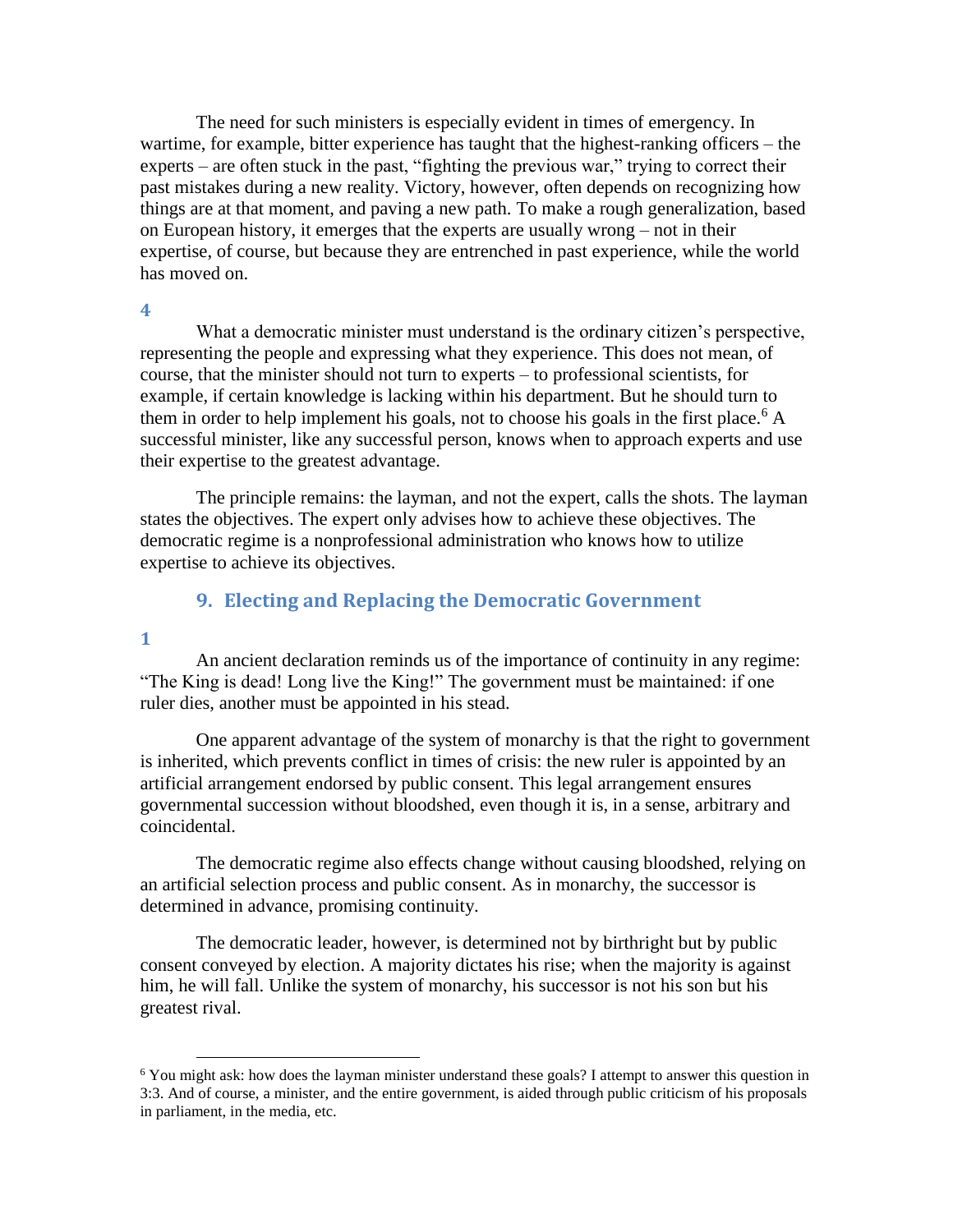Another important difference is that unlike a king, who may rule as long as he lives, and whose reign usually ends with natural death or assassination, the democratic leader's term of power is determined in advance. Elections are held every few years (every four years in America, for example, and every seven years in France) and if the leader wishes to govern for another term, he must be re-elected. According to accepted custom<sup>7</sup> (which was only broken in our own time, by Franklin Roosevelt), a leader cannot be reelected more than once.<sup>8</sup> Thus, in the United States, the president remains in office for a maximum of eight years, and the same is true of the representatives in Congress and the Senate. His time is limited. At the end of this term, he must step down and make way for new elections.

### **2**

We have already noted how the prospect of future elections is so crucial to the system: therein lies the key to the public's monitoring of its representatives. It is also the key to parliament's monitoring of the government. If the government cannot satisfy the majority of parliament, it will collapse. This can lead to drastic changes – we ourselves have witnessed the transferal of the British government from the ruling classes to the working classes. This transfer was revolutionary in every sense of the word, yet it was achieved without bloodshed – the only battlefield was the polling station. With practically no violence, Labor triumphed over a traditional Conservative government.

## **3**

This system allows the power of government to remain in the hands of the public. Every few years, the power of election is handed back to the public, who deposits it into a new government: a deposit in every sense of the word, for the deposit will return to its owners once more at the end of the term.

This is especially evident in a country as large as the United States, where elections are relatively frequent. The public votes for Congress, the Senate, the president, and local councils, as well as regional and city councils, which allows them room for constant criticism of their leaders. They never forget in whose hands the government truly rests; nor do they allow their leaders to forget.

A striking example of this fundamental rule of democracy is Britain's Annual Army Act. There is currently no standing army in Britain – rather, every year, Parliament extends its right to exist for a single year. If parliament were to vote against it, the standing army would be dispersed.

This is by no means done out of frivolity or incompetence – rather, it is the result of a conscious decision to reject military authority, an open demonstration against powerlust and militarization as a way of life. If culture is, in the words of Plato, the victory of persuasion over force, then the Annual Army Act is a major triumph of culture. The army does not have authority over the government; nor is it even autonomous – on the contrary, its very existence depends on an annual vote by an institution of words.

 $\overline{a}$ 

<sup>7</sup> Editor's note: This was ratified in 1951.

<sup>8</sup> Editor's note: This is not the case in Israel, however.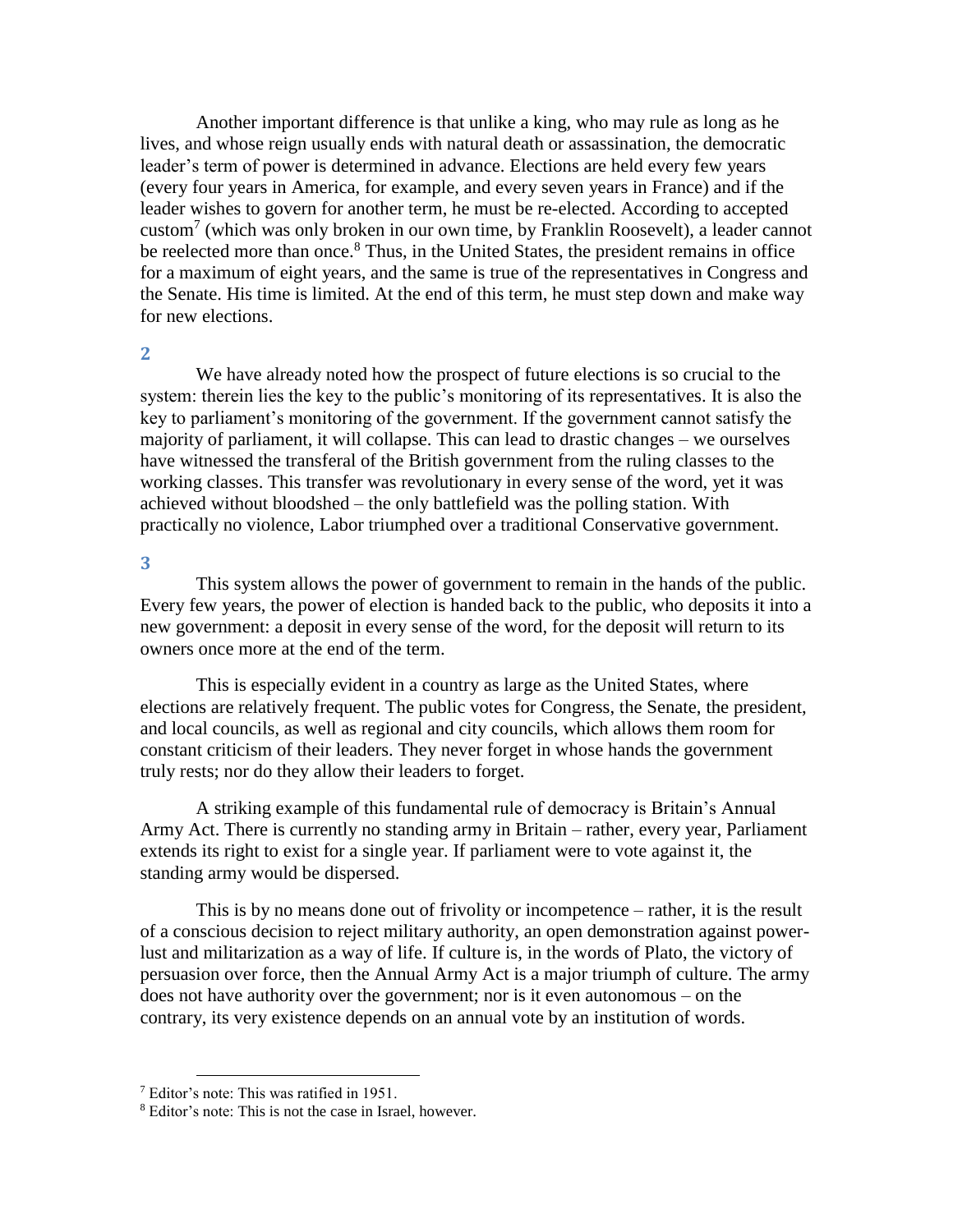Limiting the term of government inherently prevents tyranny. Additionally, when a prime minister's election depends on the number of votes in parliament, which represents the public, then the voice of the people also serves to prevent tyranny. The leader's reign is temporary according to both systems. He or she will either be replaced automatically, or voted out of government.

The "two systems" mentioned require explanation in themselves.

## **10. Administration in the Democratic Regime**

### **1**

In the type of democratic regime described above, the government is selected from within, and by, parliament. The government body simply comprises the majority party and its allies, and they lead parliament's sessions and course of action. Britain and most democratic countries adhere to this system, which is referred to as the parliamentary system. Another system, referred to as the "presidential system" (or congressional democracy) is followed in the United States, and while they are both forms of democracy, it is important to distinguish between them.

The objective of both systems is one and the same: to implement public authority over its own affairs, and to prevent the possibility of tyranny. Without going into a long, historical explanation –fascinating but lengthy – one difference that emerges is that in the first system, public authority is direct; in the second system, indirect.

To briefly outline the parliamentary system: the head of the majority party becomes the prime minister, and he selects various representatives who largely share his opinions as ministers of the state departments. He and the ministers also remain in parliament, where they dictate parliaments' agenda; they are responsible for its administration.

As long as they are supported by the majority, they retain this authority until the end of that term. If they lose the majority's support, parliament dissolves, and new elections are held.

The crucial point of this arrangement is that whoever has political aspirations has only one path to choose; he or she must operate through parliament. He must present himself as a candidate for representation; he must display his powers of persuasion and counsel before parliament; and if he is worthy of taking an active role in administration, then he must be elected as a representative, to become either a member of the government or the opposition. There is no other political path; no circumvention of the parliamentary system.

This is not the case with the American system, where there are two possible paths to power. One is to work one's way up through Congress, and the other is through administration. The president need not be a member of Congress or the Senate – in fact, in the history of American government, there has only ever been one president who was a

**4**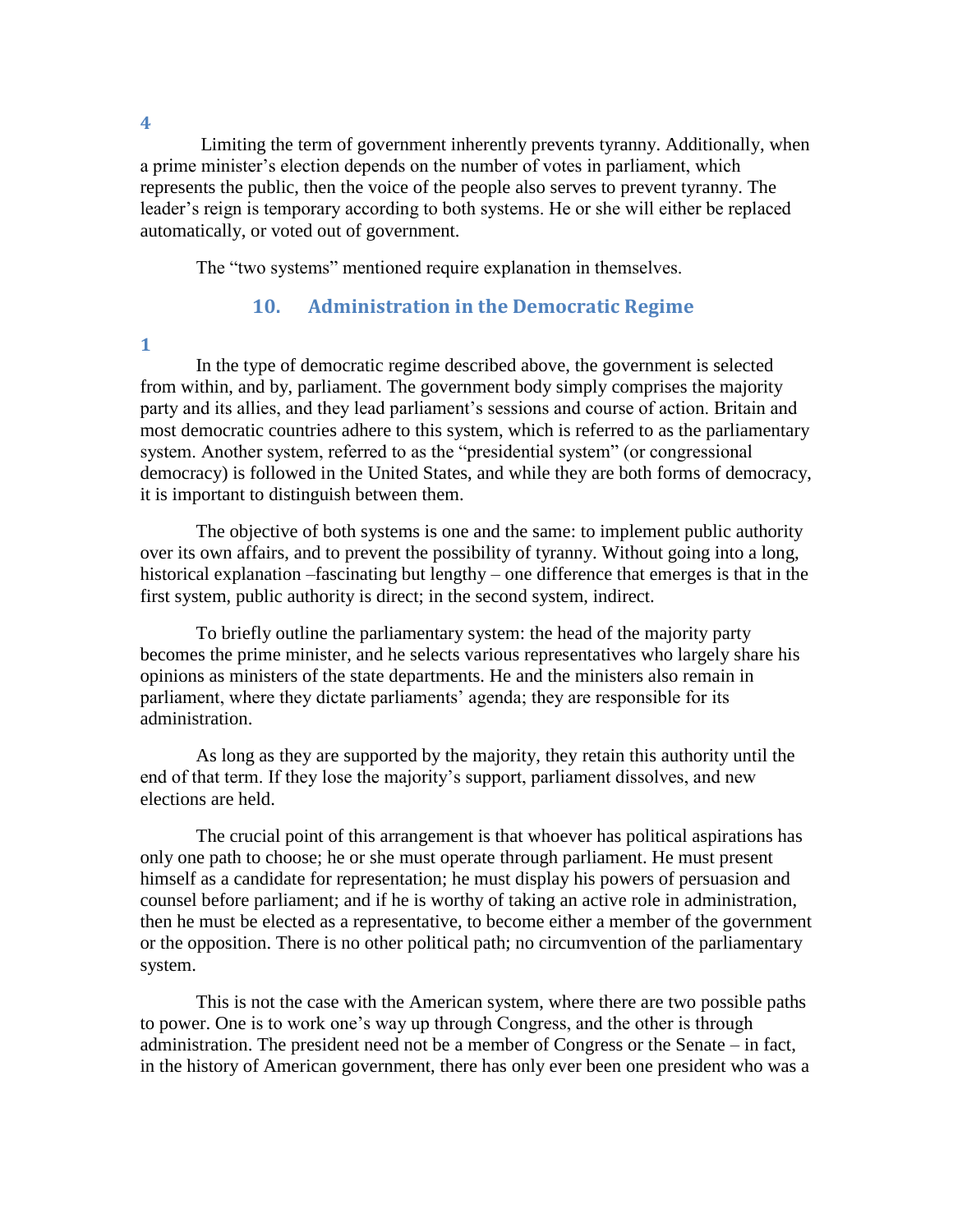member of Congress.<sup>9</sup> The president is chosen by the people directly, via elections, and upon election, he appoints the ministers who will comprise his "cabinet"; not from Congress, but from among those close to him. Sometimes these happen to be members of Congress, but this is neither usual nor necessary. On the contrary, it is customary to differentiate between those who are part of the legislative branch and the executive branch.

This differentiation is known as the Separation of Powers. This separation of different branches of the government is designed to prevent too much power in the hands of any single entity, which could lead to tyranny. The "powers" in question are the legislative branch, the executive branch, and the judicial branch. One determines the laws and administrations of public affairs; the second sees to their execution, and the third monitors them, punishes their transgression, and settles disputes that arise from them. This system is built around the premise that if a legislator is also executor, or an executor also a judge, then he or she could wield a dangerous amount of authority, resulting, perhaps, in despotism.

## **2**

This famous idea originates in Montesquieu's 1748 book, *In the Spirit of the Laws*, in a chapter discussing England's constitution (book XI, chapter 6), which is based on Locke's *Second Treatise of Government*. Montesquieu was interested in the English system of government because at that time, it was the only one that aspired to political freedom, and he wished to publicize the secret of the English political system to serve as an example for other nations. Montesquieu did not analyze this system of government correctly, however; he failed to grasp that the key to their democracy was the prime minister and his ministers' status as elected members of Parliament, where they were obliged to account for their actions. This unavoidable, direct responsibility is what ultimately determined the character of the parliamentary system of democracy.

This is not true of the American system. There, the legislative branch and the executive branch are, as a rule, separate; to the extent that President Wilson's request from Congress to declare war on Germany in 1917 was the first such request in American history. While the president indeed submits a budget, initiates debates about certain subjects, and has the right to veto a law, his legislative powers are nonetheless limited. The disjuncture between branches may result in slower administrative processes, but they prevent even the prospect of despotism.

## **3**

Each system has its own advantages and disadvantages. The parliamentary system is more efficient and more flexible, able to adapt itself to different circumstances, for all takes place within parliament. Investigations, clarifications, proposals, criticism and alternate ideas; general debates about what steps to take and exploration of finer details; final decisions and the transmission of those decisions to the relevant minister; careful monitoring of their execution – all transpires in one place, in the hands of experienced people who represent and are responsible for the public. The greatest advantage of this

 $\overline{a}$ 

<sup>&</sup>lt;sup>9</sup> Who? Is this also true now, in 2014?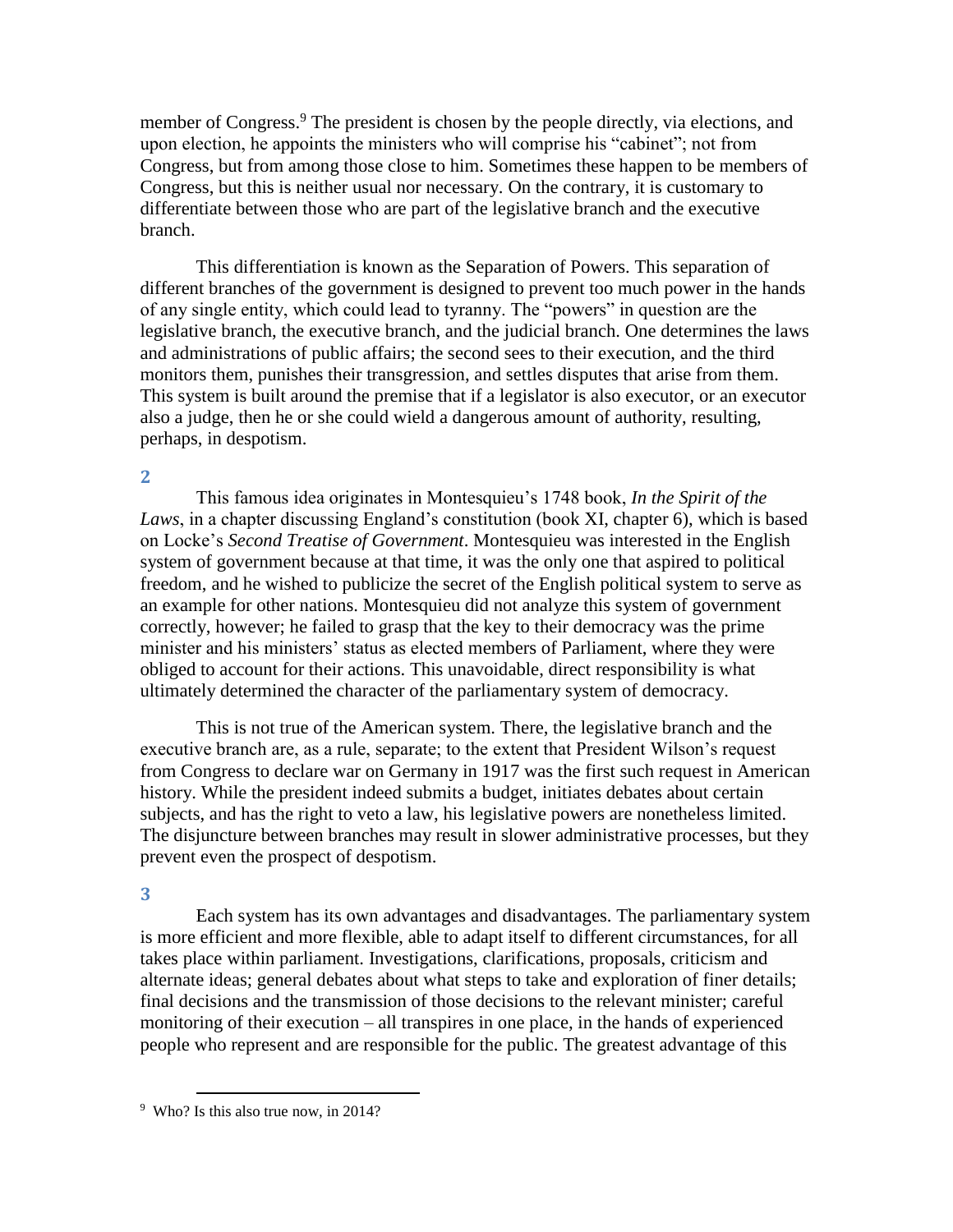system is the consistency and concentration of responsibility within a single, public, open establishment.

This is not true of the presidential system. Here, responsibility is divided, and there is perpetual tension – sometimes even open, explicit conflict – between one branch of the government and another. This conflict is ongoing; election of both president and Congress takes place every four years, with alternate elections therefore every two years. It is not uncommon, therefore, for the president to be from one party, with the majority of Congress from another party, resulting in constant tension and conflict between these two parts of government. Similar conflict may arise between the President and the Supreme Court, with similar adverse effect on the administrative process. Such tension may culminate in governmental stalemate, even in regard to routine administration or the planning of future policies.

## **4**

In both systems, however, political "sovereignty" ultimately belongs to the public, who expresses its opinion through voting for its representatives. In England, this sovereignty is manifested in Parliament,<sup>10</sup> while in the United States, it is divided among the president and Congress. The danger of the former is clear – Parliament effectively has unrivalled "sovereignty." If an immoral or illogical law passes, then there is no room to challenge it.

In contrast, the presidential system is subject to the laws of the constitution.

Here, too, is a famous disparity – the historical disparity between an "oral constitution" and a "written constitution." Before addressing this, however, we must understand the aforementioned term, "sovereignty."

## **11. Sovereignty and Constitution in Democracy**

## **1**

The words "sovereign" and "sovereignty" originally referred to European monarchs in the fifteenth and sixteenth centuries. "Sovereign" comes from the Latin root *super*, meaning "above"; the power of a sovereign exceeds that of any other person in the kingdom. A king's word is absolute, and needs answer to no-one; he does as he pleases. He is not subject to anyone else's will; he alone may choose between good and evil.

When a state is referred to as "sovereign," this implies that it has omnipotence, like kings of old. It has no-one to answer to; its word is the law; it is not subject to any higher authority, and no-one can challenge its decisions and actions. Nor is it subject to any of its neighbors. A state has sovereignty when no-one else can interfere with its authority; it is only accountable to itself.

## **2**

 $\overline{a}$ 

This view depicts countries as lone, independent figures, each a world unto itself. Of course, it is unlikely that this has ever been the case, and is certainly not so today.

 $10$  For the sake of brevity, I will not expand upon the theoretical authority of the King and the House of Lords in England.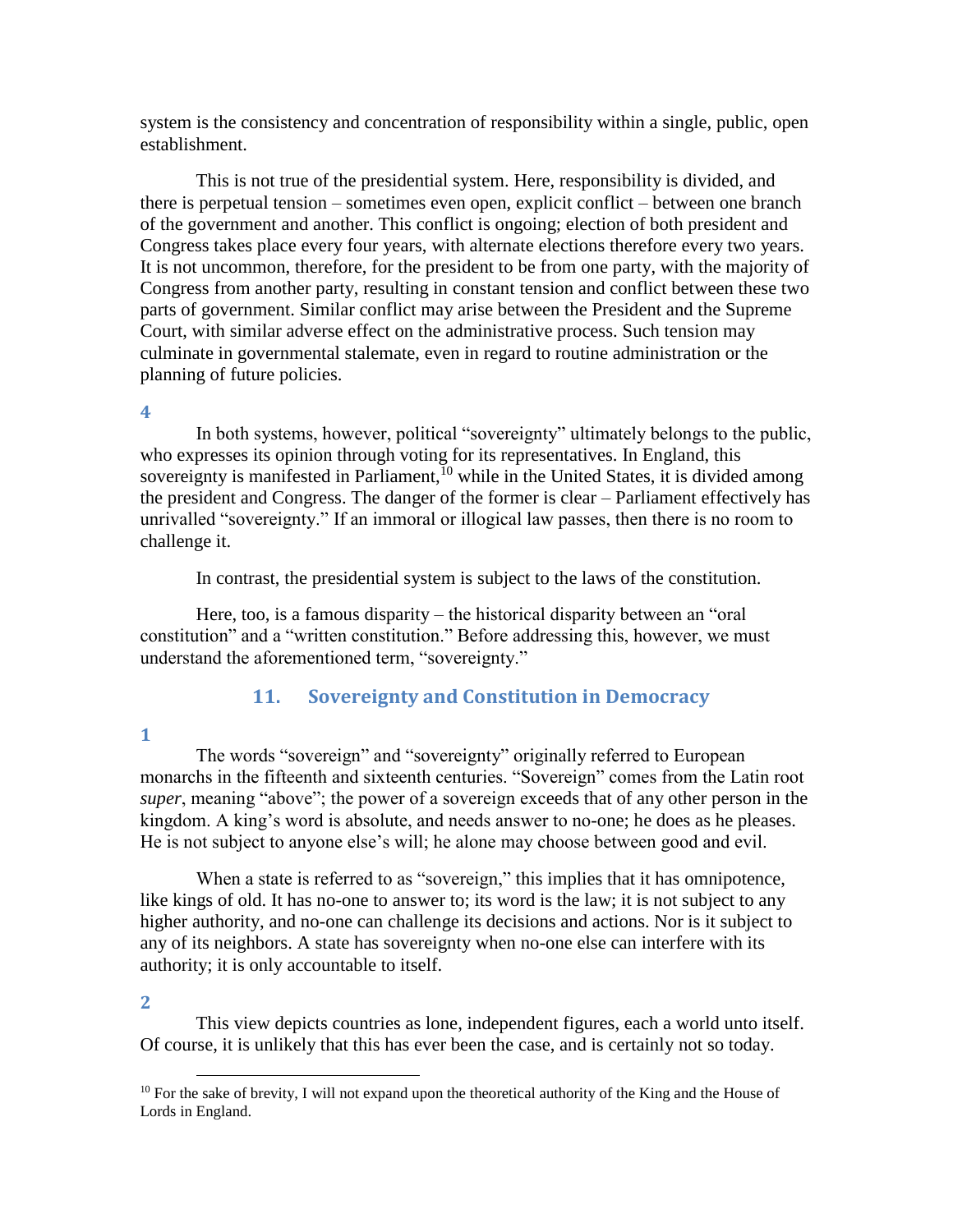There is interdependence between countries just as there is between people. Regardless of our opinion of the union of Europe, the east, or the entire world into some sort of united entity like the "United States," there is no doubt that from a practical, economic, and cultural perspective, even the most powerful of countries cannot exist by itself. Their "sovereignty," therefore, is relative rather than absolute, and given to circumstance.

Even the original "sovereigns" of centuries past did not reign absolutely. It is doubtful whether a king's will instantly translated into the law even among the most primitive of societies. Law is always based on custom, so that even the most aggressive of kings was subject, to some extent, to public consent: if the public disagreed, either overtly or covertly, the king's will was not absolutely fulfilled. Moreover, his will was subject to moral views: even ancient kings were subject to the criticism of the prophets (David was criticized by Nathan; Ahab by Elijah). From a juridical perspective, law may be defined as the will of the ruler; from a human perspective, it is only what is accepted by consent. The proof is simple: without the consent of the citizens, the ruler would not be in power.

If a sovereign king has never truly existed, then the existence of a sovereign state is infinitely more unlikely. A democratic state is not governed by king; the people and the state, as one, are the governing entity. Objection to the perception of the law as a ruler's whim is even more extreme when the people have authority; we ourselves ensure that the laws of the state are established with our consent, based on our own customs. The law is subject to us more than we are subject to the law. A democratic state only uses its authority to realize our consent; law is essentially consent given practical form.

## **3**

In this context, sovereignty means responsibility, and a country can only be considered a sovereignty when it takes responsibility for its own actions, rather than blaming others for its failures and defects. Sovereignty is not a privilege - a view which results in anarchy and despotism – but an obligation, the obligation to take responsibility for the consequences of our actions. We must therefore ensure that our actions stem from healthy motives. True sovereignty is directed inwards, not outwards. No part of the world is entirely independent, so there is no absolute sovereignty – but each country must take responsibility for its own actions, which is internal sovereignty.

This internal sovereignty is manifested through a constitution, which are fundamental principles which make up, i.e. *constitute*, the state's basic goals and function. This constitution typically contains a list of the citizen's basic privileges and obligations, as well as the general organization of public administration. I say "typically" because this is the constitution in its ideal state, although variations do exist. An exploration of these basic principles illuminates the nature of the constitution.

## **4**

It might seem that the simplest, most logical method of creating a constitution is to list everything, creating a written constitution. If everything is written down, we have clear knowledge of what we owe the state and what the state owes us. Ideally, we would have a complete guide at our disposal, containing the solution to any problem that may arise.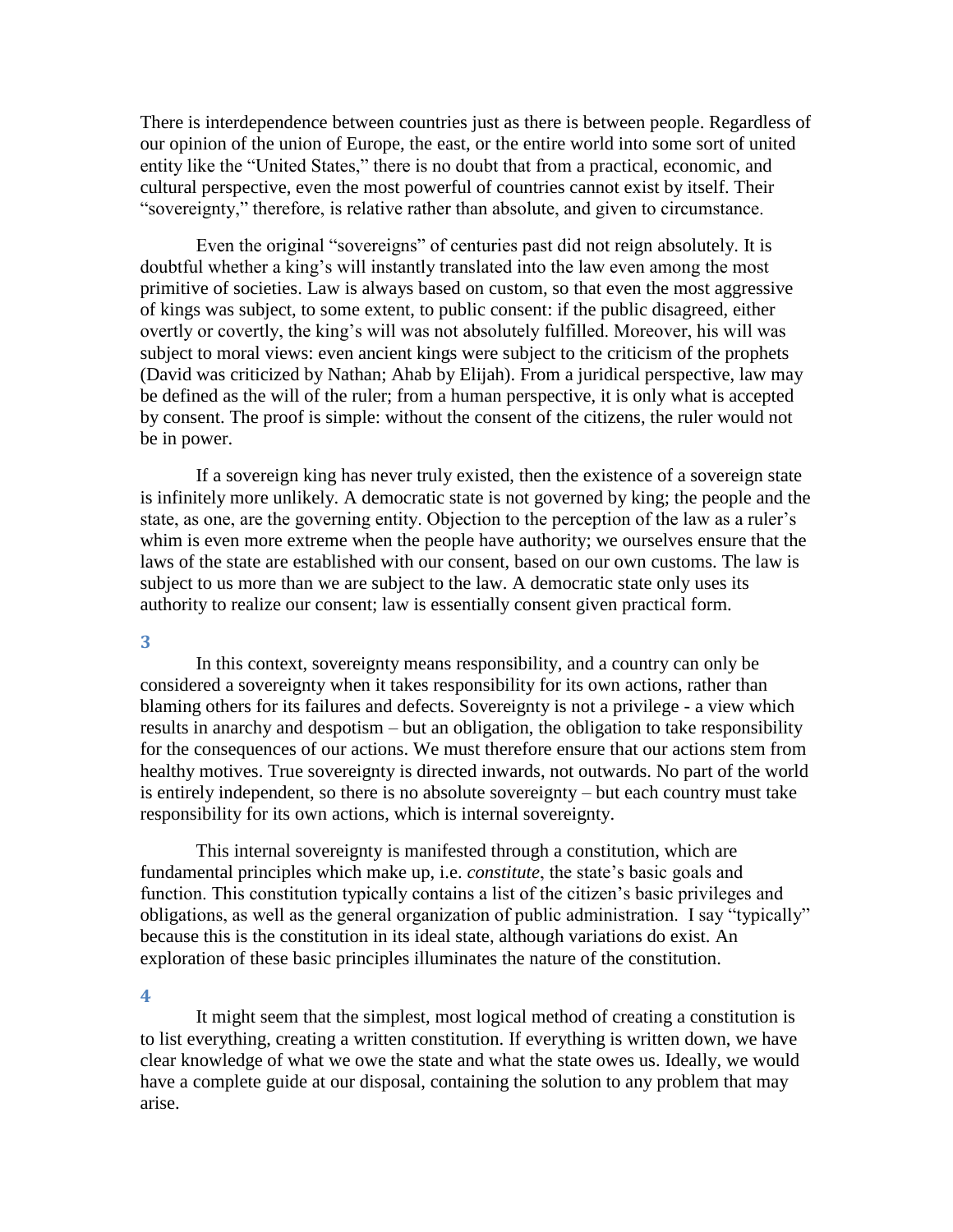Experience, however, has shown that this is far from possible. Not everything can be written down in advance; even the present situation cannot always be reduced into legal statements as clearly defined as constitutional laws. Not everything can be known in advance; a new situation may arise that the constitution does not know how to address.

Moreover, even if it were possible to produce an all-encompassing constitution, it is not entirely clear that this would be ideal. We are humans, not machines, and we must leave room for free choice and freedom of movement, because only through freedom can a person exercise his intellect and abilities. It is far from ideal to strip people of their freedom and initiative by binding them to an all-encompassing legal constitution.

It is clear, however, that such a constitution is not truly possible. In addition to the "written law," an explicating "oral law" is necessary.

#### **5**

We can apply much of Bialik's famous treatise, "On Law and Lore," to our question regarding state law. Namely, the accepted relationship between them ought to be reversed. We generally perceive written law as the foundation upon which oral law is based, but in fact, the written law is but a crystallization of the oral law. The oral law is central, vital, and gives birth to the written law.

This can be illustrated through two famous examples, once again England and the United States. British law is based on precedents; American law upon a written constitution. If a legal dispute or doubt arises in the latter country, the written constitution is referred to; in the former case, the matter is brought before a court of law, and the dozen members of the jury determine what will serve as a legal precedent in the future. These precedents are recorded, of course, so that a list of specific instances which illustrate the accepted legal custom gradually accumulates;  $11$  as if the public conscience is gradually growing in wisdom and experience. When there is a written constitution, the answer to every question is sought in the text. When there is no written constitution, the precedence, which may also be written down, is referred to. It is not a law, however, because it is written – it is written because it is the law.

#### **6**

 $\overline{a}$ 

This difference has great conceptual significance. If in the eyes of its citizens, the state constitutes the main culture and plays a central, inimitable role in public life, then a written constitution is not just logical but necessary. Without the official declaration of the rights and obligations of every citizen and the basic structure of societal order, the public is not truly a public. This approach, however, is inherently oppressive, because if a state's fundamental guidelines and objectives are set in stone, so to speak, then the public is eternally bound to them, and whoever attempts to stray from this clearly marked path will be decried as a rebel against the state, and will be punished.

 $11$  This also seems to be the case here. I once heard a well-known expert say that Jewish law, as it is expressed, for example, in Maimonides' *Mishneh Torah*, is of an experimental nature, as each chapter opens with details and concludes with the law in that instance, rather than a general rule followed by examples. In this, it is similar to British Law, which is based on specific cases, and differs from legal constitutions, which begin with general laws, such as Roman Law.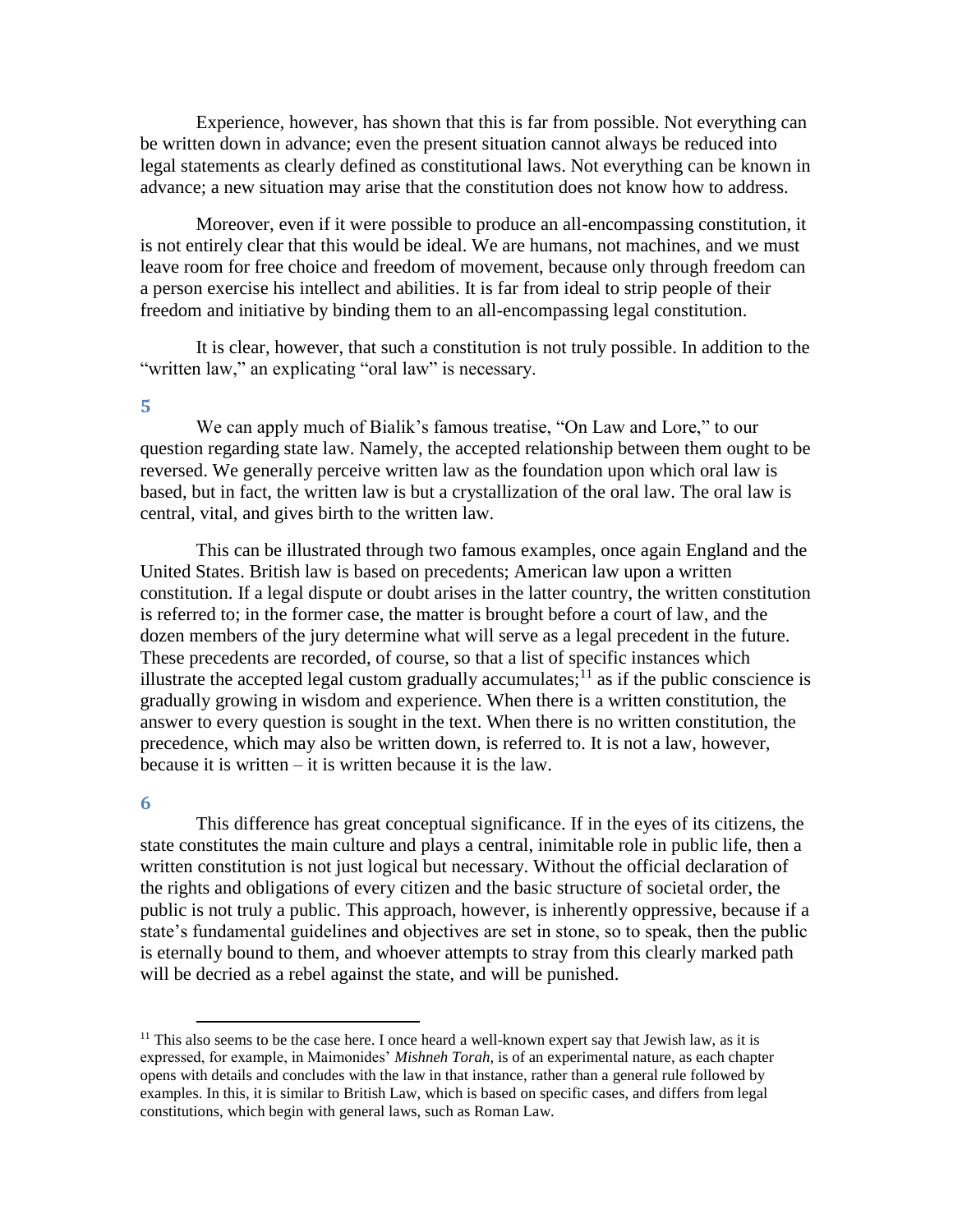This is not the case according to the other approach, which holds that the state itself has no such intrinsic principles, neither in theory or reality. Rather, there are many possible ways to organize and structure public life; the best way varies according to the current situation, and is only revealed through experience and attention to the needs of the time. Society is not a product of the state, as in the first approach; rather, the state is a product of society; through it, the public is able to take care of its individual and common affairs.

The idea that society precedes the state; that it has more content than the state; is what supports the concept that the law is essentially based on mutual consent of ordinary citizens. Locke, the experimental philosopher, expressed this clearly when he stated that a person does not cease to be a person when he becomes a citizen, as values of truth and faith are inherently human, not political or national. This is particularly important, we shall see, in times of emergency, as he also expresses that society ought not to crumble along with the state – even at times of national crisis, morality still stands. If we were to believe that morality is a creation of the state, then if the state were to fall we would be thrust into moral chaos, reaching the state of corruption that characterized this past generation.

We will return to this issue; for now, we will discuss the various forms of the constitution.

### **7**

Our own policy is, effectually, on middle ground between an oral and written constitution. An oral constitution does not necessarily contradict the idea of a written constitution, as on a practical level, no constitution can be entirely oral, just as no constitution can be entirely recorded in writing. The real difference, therefore, is between a "permanent" constitution and a "flexible" constitution. A "permanent" constitution contains laws that can only be amended through a special procedure; in a "flexible" constitution, all laws are equal, and can be amended the same way. In the United States, for example, in order to amend a constitutional law, three-quarters of the states must consent; this proportion is not attained easily or quickly. In England, on the other hand, any law can be changed through a routine majority-vote in Parliament, regardless if the law in question is momentous or minor; whether it determines the nature of the royal family or the electric rates in a remote village.

A "permanent" constitution which contains the state's fundamental principles may not necessarily withstand the test of crisis, because crises often arise from a new situation which is inconsistent with these principles – sometimes because they contradict these principles. Moreover, a permanent constitution may be prone to utopian delusions, to the mirage of perfection; the description of a state's fundamental principles, in their theoretical form, always sounds like a utopian dream. There is danger, therefore, that a permanent constitution may be too far beyond reach. While seeming stable, it may lack a "safety-valve," and be in danger of explosion. (The new constitution of France, for example, has become its bible since the revolution).

In contrast, the "flexible" constitution may be flexible to the extent that it lacks any permanence whatsoever, changing according to parliamentary whim. But this is only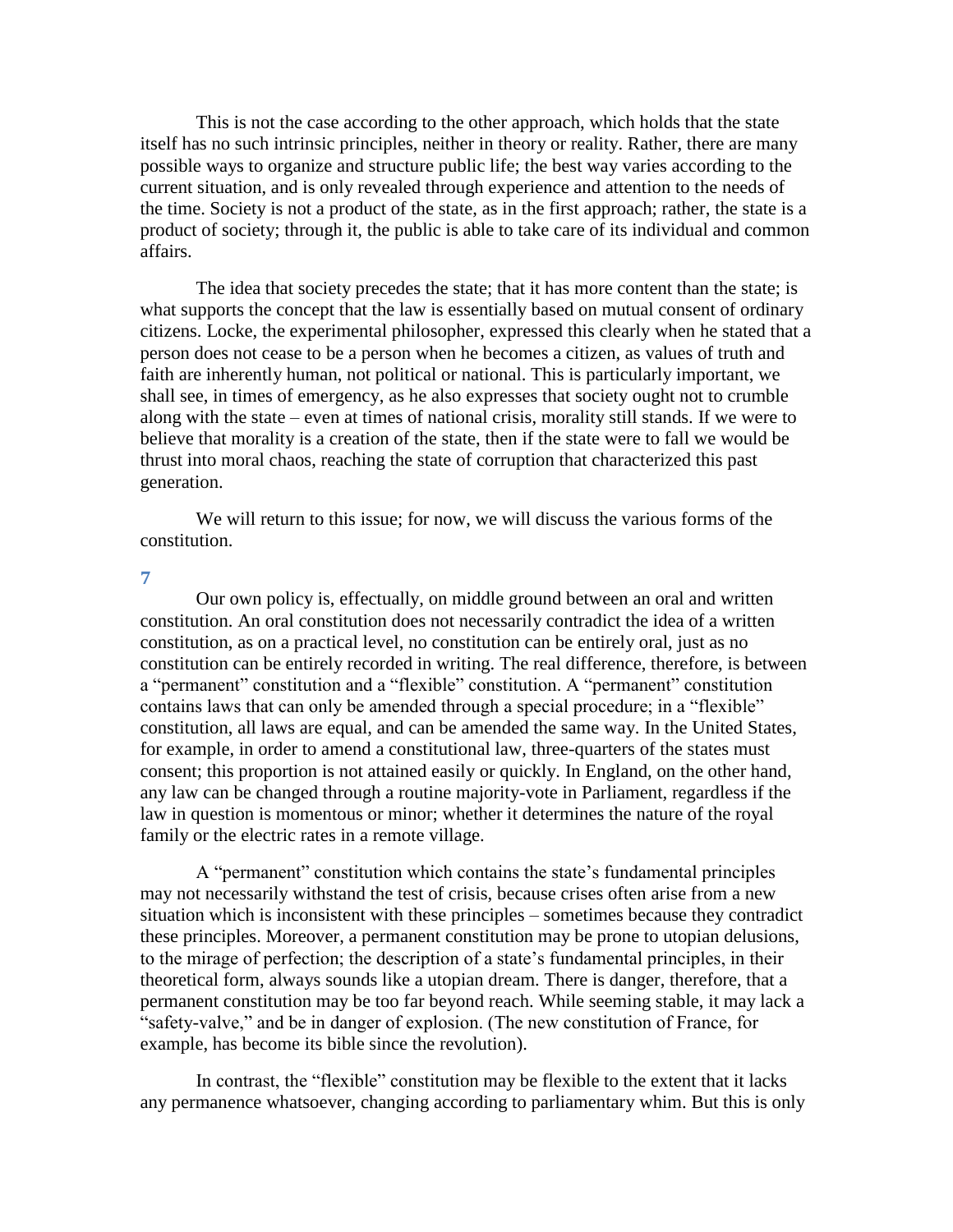hypothetical – the potential danger must be weighed accordingly; we must determine what is the best guarantee against a regime of despotism.

## **12. Democracy in Times of Crises**

### **1**

Dictators are rulers who seize power in times of crisis (or are even elected), and run the state without consulting with the public; rather, they impose their own will upon them. While they often blame democracy and its adequacies in order to justify their methods, they often use democratic terminology, at least initially, in order to win over the public.

There is one fundamental difference between dictators of our own time and their ancient counterparts, the dictators of Ancient Rome. In Ancient Rome, when the empire was in grave danger and the people's leaders feared that they could not take control of the situation with the usual measures, they would hand over the reins to one person, leaving him to take the appropriate steps. As soon as the danger passed, however, the dictator would step down; otherwise, he was liable to be brought to trial for his deeds. This is not so in our time; these dictators saw their regime as "an empire that would last for a thousand years" – as a permanent arrangement, for they considered themselves and their deeds as sacred. "The new Order," they declared, would be permanent because it was ideal; infinitely more effective than a democratic regime, which they presented as inherently doomed to failure.

### **2**

This skewed perception was set straight by fact; in our time, we witnessed the victory of democracy over despotism. In both World Wars, autocracy failed. This proves the power of democracy. It is certainly not the only method of government; perhaps not the best, but there is no question that in our time, it has prevailed. The people's government prevailed over a government of experts; the power of speech over brute force; free choice and public consent over public exploitation and blind citizen faith.

The two main systems of democracy illustrate how they adapted to the situation at hand. In England, the transferal of power from Chamberlain to Churchill, from peacemonger to war-monger, took place in Parliament, and this transformation, expressed through Parliament, is what led to victory. The change was rapid, yet implemented smoothly through the adaptability of the parliamentary system.

This change took much longer to implement in the United States. The president was unable to declare war, nor was he strictly authorized to make certain crucial decisions that he ultimately made anyway. Only gradually was he able to persuade the public that open, declared war was the only possible path; the same was true of Wilson during the First World War, and Roosevelt during the Second.

The forefathers of the American Constitution believed in the balance and division of power; that if authority is divided amongst different factors, one will balance out the other so no single authority will be able to seize control. Wartime strategy, however, requires that power be concentrated in a single hand; and in the United States, this must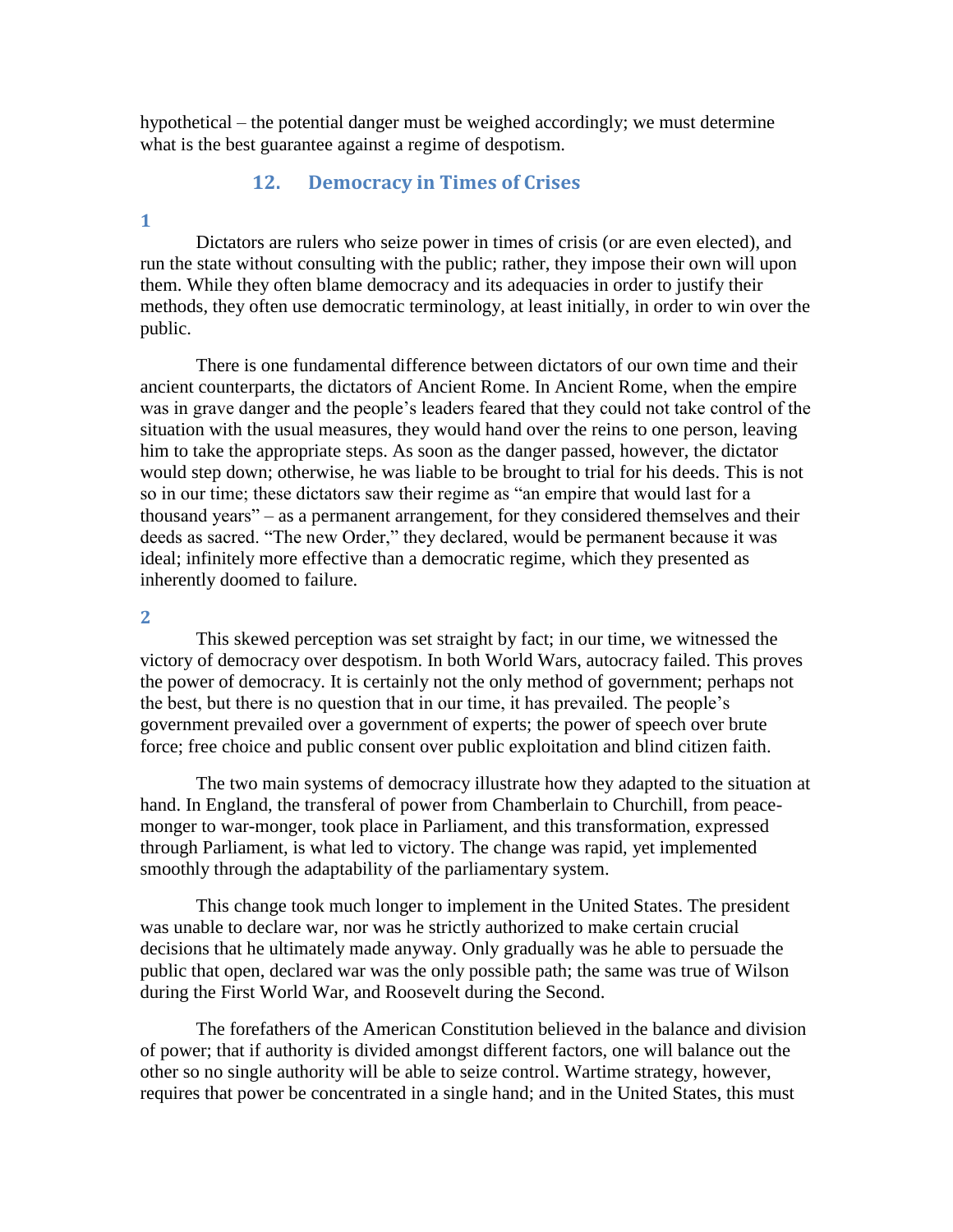necessarily be in the hand of the chief executive authority. Under the pressures of war, therefore, Roosevelt transgressed several constitutional laws, and even certain nearsacred customs – that a president may not serve for more than two terms, for example. In many ways, he eventually enjoyed the status of royalty. There was even talk of his "heir to the throne."

Yet he was no king; because the people did not wish for him to become a king. The ordinary citizen voted for him four times – perhaps only because elections were held before the end of the war – but criticized him and his actions harshly nonetheless. Similarly, despite Churchill's wild success as a wartime leader, he was not reelected after the war.<sup>12</sup> Perhaps the people felt that a successful wartime leader would not serve as well in peacetime. The government was determined by the vote of the ordinary citizen, not by the word of the expert, nor the word of the leader.

This ordinary citizen does not require that dictatorship take over in times of crisis, for the parliamentary system (and, to a lesser extent, the presidential system) provides what is necessary without sacrificing his rights. Churchill's real relationship with Parliament can be compared to Hitler's feigned relationship with the *Reichstag.* Hitler did not have to face the criticism that constantly rained upon Churchill. Yet much of this was constructive criticism, and Churchill's eventual victory can be attributed to this criticism; secondly, the very existence of this criticism motivated the government, and prevented it from acting blindly or become petrified. Above all, what is important is not the leader's convenience, and Churchill himself would agree that the greatness of the parliamentary government is its power to reject even Churchill himself.

## **3**

 $\overline{a}$ 

This rejection, though momentous, is no more than an amplification of ordinary democratic values. What is the ordinary citizen of a democratic government to do when he or she is dissatisfied with the course of events? At election time, he expresses his opinion through his vote. His authority, however, as we have seen, is not limited to this. His strength lies in the fact that he will vote in the future. His representative must provide satisfaction, for he knows that if not, he will not be reelected. The citizen can turn to his representative and demand action, either implicitly or explicitly threatening that others will receive his next vote if no action is taken.

In democracy, moreover, there is another course of action to take. The ordinary citizen can freely express his opinion in public; write to the newspapers; initiate gatherings, rallies, demonstrations; try his best to recruit as many people as possible for his cause. These supporters generate "public opinion," which everyone recognizes as the force behind the rise and fall of governments. The parliamentary system enables the ideas of a single person to influence the course of an entire nation.

In important cases, the ordinary citizen is able to challenge the government. The government has one idea; somebody has another, and brings the matter to court. The issue is brought before the bench, before the eyes of the public, and if the individual is able to prove his side, he may win the trial. If not, he must face his punishment, which

 $12$  Editor's note: after being leader of the opposition for six years, Churchill was reelected in 1951.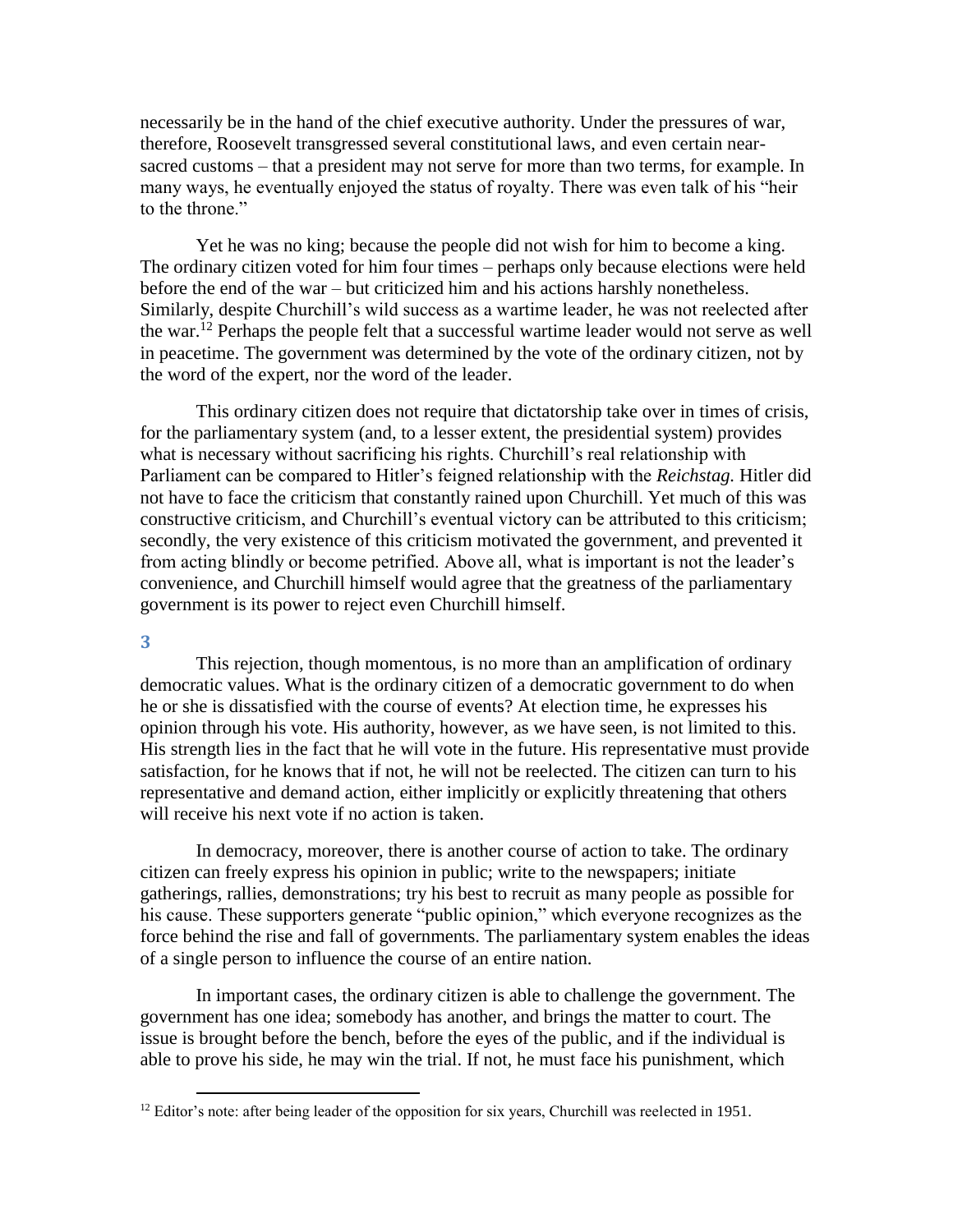might be imprisonment. Within the democratic system, this incarceration may be a form of demonstration, as it may influence public opinion to the extent that the law will be amended. Once again, this is initiated by the actions of the individual.

The crucial role of the court in such a case is worth noting. A "government of law" does not only mean that all are equal in the eyes of the law; it means that there is a public platform for a person's claims, even if they are against the government itself. The ordinary citizen is authorized to sue the factor who is, in his opinion, at fault. This is the antithesis of a dictatorship, whose courts of law are subject to the dictator.

### **4**

The ultimate barrier against despotism, therefore, is the citizen himself. Our final and most important chapter will be devoted to a discussion of the ideal democratic citizen.

## **13. Democracy and Human Values**

### **1**

There are several answers to the question of what makes a good citizen, and all of them are correct. A good citizen is a good child to his or her parents, and a good parent to his children; someone who lives and works among his or her peers with mutual respect and honor; someone who attempts to address the problems of society, on both a local and national scale; someone who seeks peace and unity on a national and global level. These four areas: family; society; national; and global, are his concentric spheres of concern and action; they are, in a sense, the interconnected rooms of his domain. A member of society is first a member of a family; a national citizen is first a member of society; a citizen of the world is a member of his country who has gone one step further.

#### **2**

The first quality of a good citizen, as we have seen, is a sense of responsibility. He considers public affairs his own, and takes an active role in their organization. He does not impose his own burdens on others, nor does he hide in their shadow. And he does not merely follow orders; he is a person, not a robot.

He also attempts to remain informed about his responsibilities; a person cannot be responsible if he has no knowledge. Herein lies the democratic emphasis on education. The citizen must be educated; he cannot know everything, but at the very least, he must know what is necessary for him. A responsible citizen cannot remain an ignoramus, and a responsible democratic government cannot allow him to remain an ignoramus.

Moreover, knowledge is not enough. A responsible person must also exercise judgment about the information he attains. A person can only be considered intelligent if he learns how to process the information he receives. He must be critical and develop his own opinions about what he learns, especially before he attempts to persuade others of his opinion.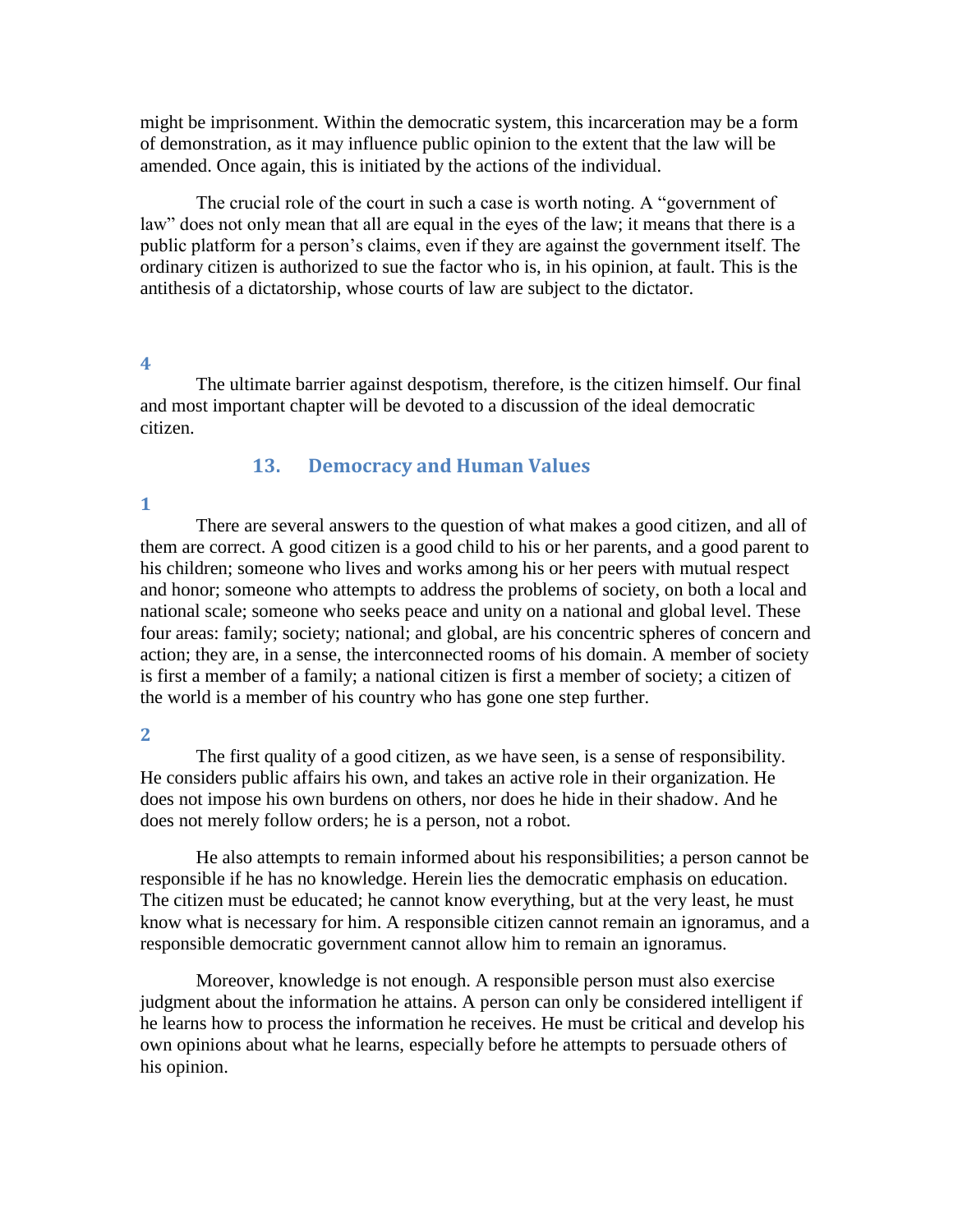Yet it is not enough to know facts and pass judgment about them; a person must follow their development. A citizen is one who monitors what transpires around him; he must be aware, active, and interested; if not, he has not fulfilled his task.

Finally, he must also be tolerant. He is not the only one in his family, let alone his society or nation. The world is impossibly wide and impossibly diverse, and hosts an endless range of opinions. A citizen must learn to listen. What he demands of others, he must demand of himself towards them.

This is hinted in the Hebrew word for state, which is מדינה, *medina*, from the word דין, *din,* judgment. Judgment is required of a citizen of the state.

**3**

In Hebrew tradition, judgment only takes place in court, (דין בית, *bet-hadin* in Hebrew), which is composed of a minimum of three judges; sometimes twenty three, or seventy one. This is because there are always sides for and against every issue, and both sides must be granted room for expression. This is expressed poignantly in a Mishnah regarding capital law, which uses the terms "and the congregation shall judge him," and "the congregation shall save him." There is no judgment, says the Mishnah, if either those who "judge" or those who "save" - that is, counsel or prosecution - are lacking.

Judgment can only be passed after both sides have been heard. The biblical command to "judge orphans and widows" means that the voice of the underprivileged, of pauper or underdog, should also be given a platform; they must be heard, not silenced. The Bible warns against prejudice or favoritism. Both sides must be able to state their case; regardless of the outcome, judgment is not judgment unless everyone's voice is heard and given consideration.

#### **4**

Only this is true judgment. Only one side can be right, and whoever emerges as the guilty party will receive their punishment. We are willing to take that chance, however, assuming that a case is fair; assuming that the judge in question hears our side, and gives it careful, unbiased consideration. True judgment is reached through discussion. Therein lies the secret of a fair ruling, which is also the secret of political discipline. The state, in a sense, is founded upon consent; but not everyone can agree to every state decision. There will always be different opinions, and one decision cannot satisfy them all; yet the decision will only be fair if all opinions are first taken into account. We are willing to accept a decision that contradicts our own opinion if our opinion was taken into consideration – that is, if we can be sure that our voices are heard (as the parliamentary system ensures), even if they do not always prevail.

**5**

We now return to the basic democratic premise that every person has rights, and the state's task is to protect them, according to accepted, organized procedures. In a democratic system, the citizen has the right to vote and be elected; to promote his own opinion, to rally for and against; to persuade and be swayed. I emphasize the word "persuade," for this is the novelty of the democratic approach: that there is an alternative